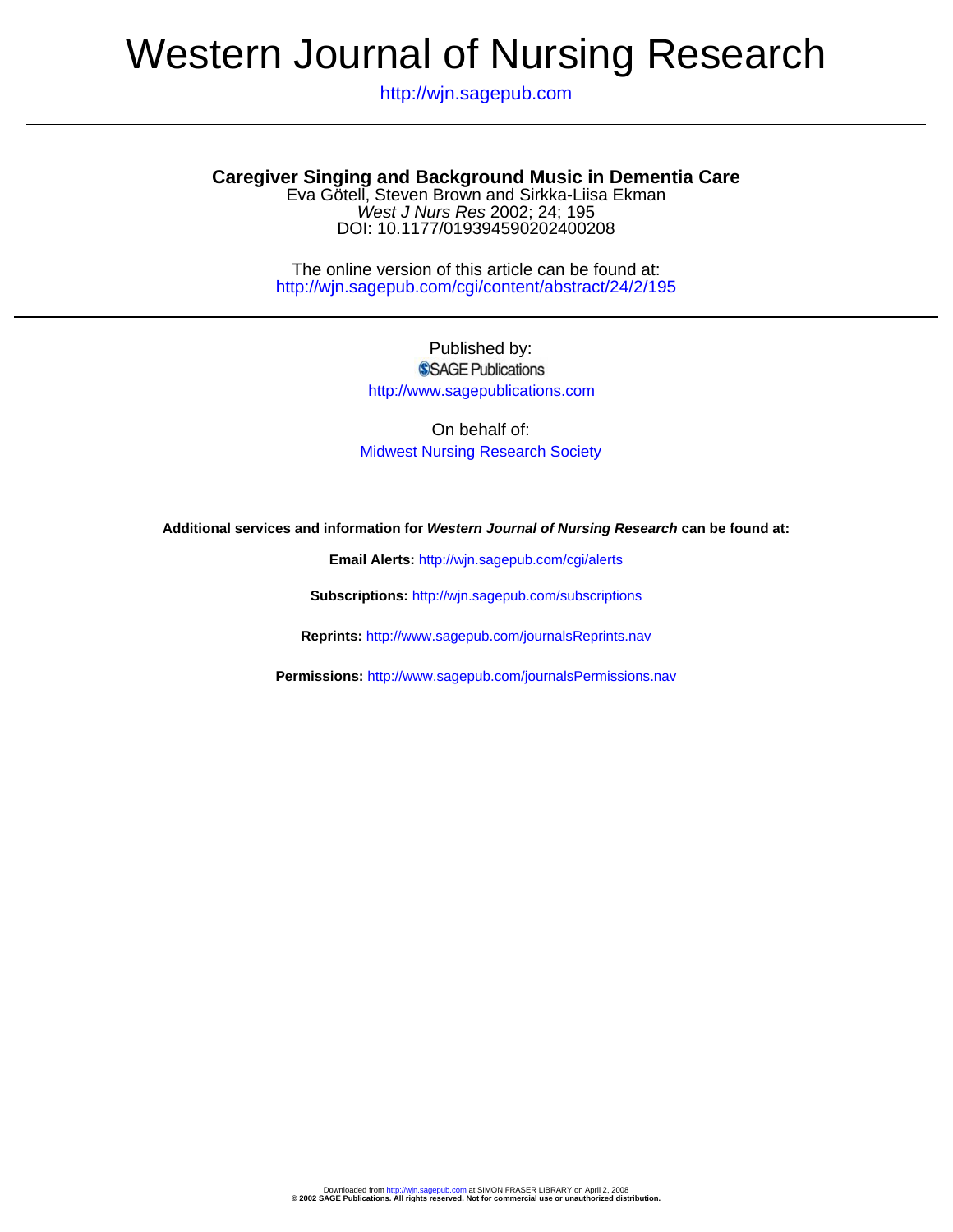# **Caregiver Singing and Background Music in Dementia Care**

# *Eva Götell Steven Brown Sirkka-Liisa Ekman*

*Caregiver singing and background music were incorporated into the interaction between caregiver and patient, the aim being to illuminate the meaning of verbal communication between persons with severe dementia and their caregivers. In the absence of music, patients communicated with cognitive and behavioral symptoms associated with dementia. In these situations, caregivers devoted their verbal communication to narrating and explaining their caring activities to the patient. The patient and caregiver, however, had difficulties understanding one another. In the presence of background music, caregivers decreased their verbal instructing and narrating while the patient communicated with an increased understanding of the situation, both verbally and behaviorally. During caregiver singing, a paradoxical effect was observed such that despite an evident reduction in the amount of verbal narration and description by the caregiver, the patient implicitly understood what was happening.*

People suffering from dementia have a diminished ability to communicate with other people due to a host of problems, including aphasia (difficulties in speaking and understanding speech), agnosia (difficulties in recognizing persons and objects), and apraxia (difficulties in promoting voluntary actions and gestures). As dementia progresses, behavioral problems such as screaming, wandering, agitation, aggressiveness, and general confusion further

*© 2002 Sage Publications*

*Eva Götell, RNT, BSc Doctoral Candidate, Department of Clinical Neuroscience, Occupational Therapy & Elderly Care Research, Division of Geriatric Medicine, and Center for Elderly Care Research, Karolinska Institutet, Huddinge, Sweden and Department of Science and Health, Blekinge Institute of Technology, Karlskrona, Sweden; Steven Brown, Ph.D., Department of Clinical Neuroscience, Occupational Therapy & Elderly Care Research, Division of Geriatric Medicine, and Center for Elderly Care Research, Karolinska Institutet, Huddinge, Sweden and Research Imaging Center, University of Texas Health Science Center, San Antonio;Sirkka-Liisa Ekman, RN, Ph.D., Department of Clinical Neuroscience, Occupational Therapy & Elderly Care Research, Division of Geriatric Medicine, and Center for Elderly Care Research, Karolinska Institutet, Huddinge, Sweden and Department of Science and Health, Blekinge Institute of Technology, Karlskrona, Sweden.*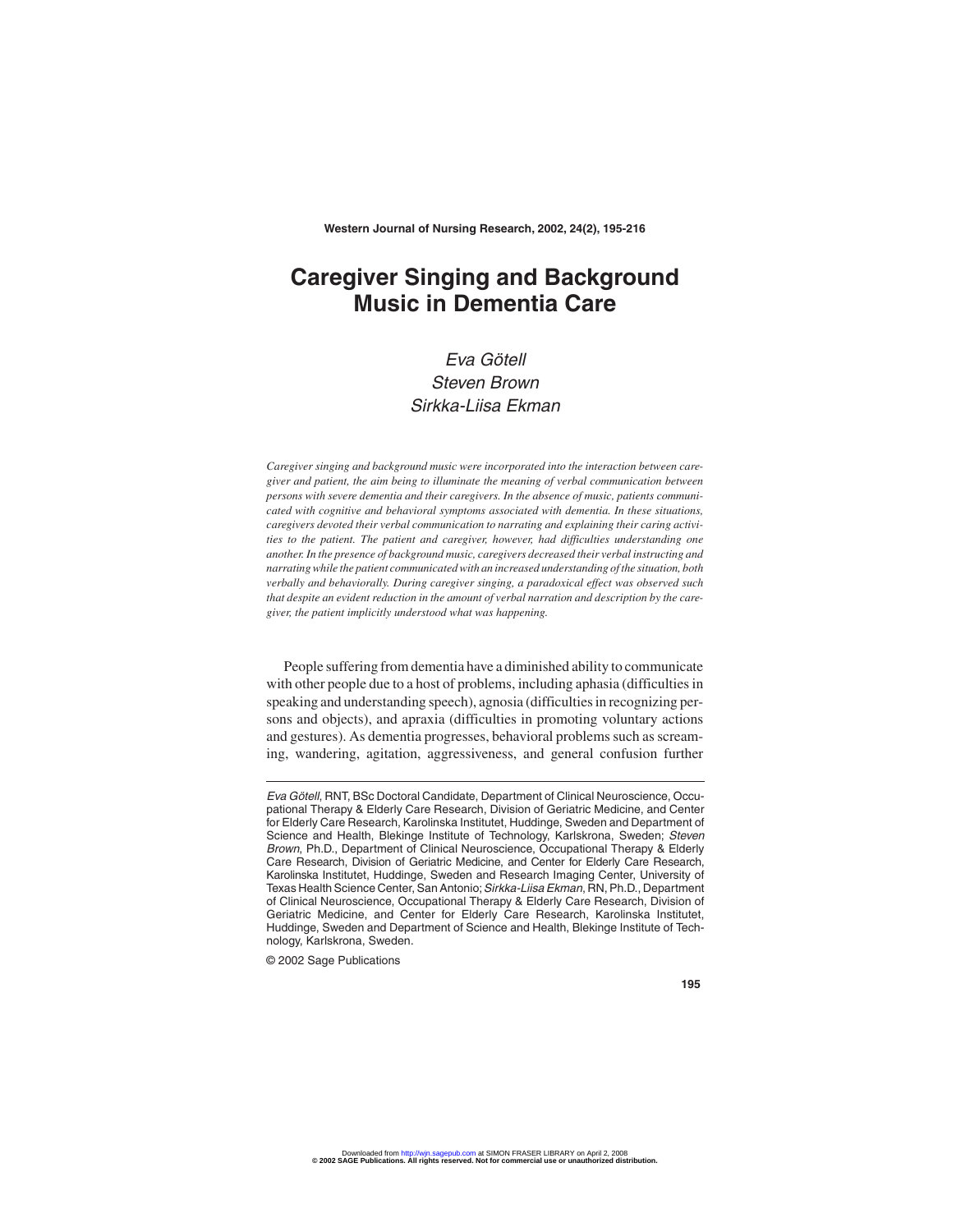compromise communicative abilities (American Psychiatric Association, 1994). A great effort also has been put into developing caring models to cope with the behavioral problems of people with dementia, including activity programs, behavior therapy, light therapy, and massage (Deguchi et al., 1999; Finnema, Dröes, Ribbe, & Van Tilburg, 2000; Forbes, 1998; Opie, Rosewarne, & O'Connor, 1999).

Interventions involving music have been found to have remarkable effects on people with dementia and have been shown to improve emotional, cognitive, and social skills as well as decrease overt behavioral problems among persons with dementia (Brotons, Koger, & Pickett-Cooper, 1997; Gerdner, 2000; Koger & Brotons, 2000; Snyder & Chlan, 1999). There is an extensive research literature devoted to analyzing the effects of music on persons with dementia (reviewed in Aldridge, 2000, and Koger & Brotons, 2000). The majority of these studies have been carried out by music therapists and include analyses of interventions such as music listening, instrument playing, singing, rhythm exercises, and dancing. If one looks at the comparable literature in nursing research, one sees that it is limited to the use of background music alone (Kneafsey, 1997; Snyder & Chlan, 1999). Only a handful of studies have examined anything related to active musical involvement by caregivers (see, for example, Mathews, Clair, & Kosloski 2000).

There are two problems with this scenario. First, music therapy occurs outside of the context of most of the daily activities of importance for people with dementia. Second, there has been a tendency to undervalue the musical skills of people lacking formal music training. In a previous study, we examined the interactions between caregivers and patients with suspected or confirmed dementia during music events in the ward and found that caregiver involvement in instrument playing, singing, and body movements led the personnel to experience a greater sense of bonding with the patients, who themselves seemed easier to care for both during and after the music events (Götell, Brown, & Ekman, 2000).

This study is the first analysis of caregiver singing as a therapeutic intervention in dementia care and is thus the first study to examine the employment of active music making by caregivers during the course of their actual caregiving activities. Our results provide encouraging support for the use of active music making by caregivers in dementia care (see Brown, et al. 2001, for a theoretical discussion).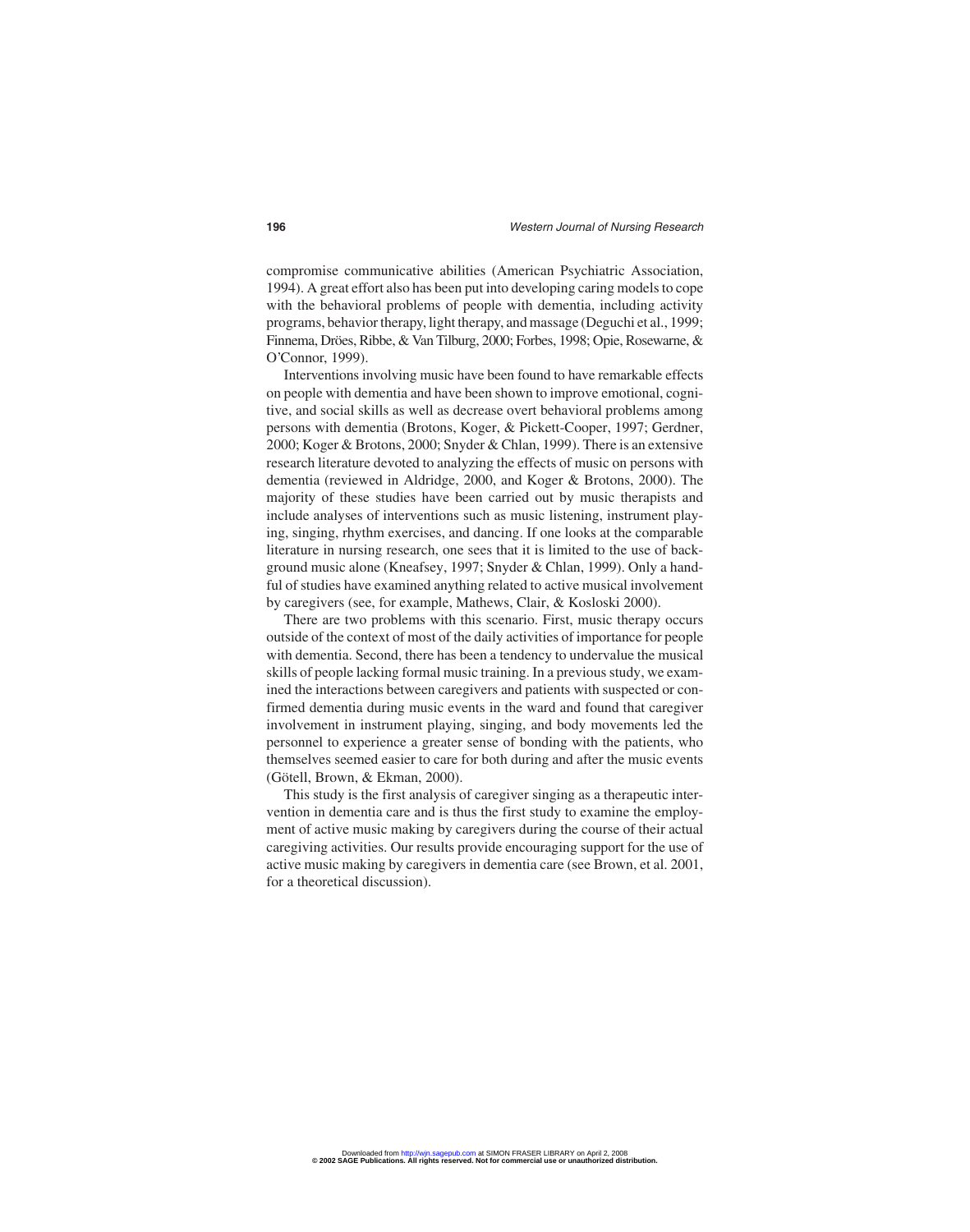#### **METHOD**

#### **Participants**

The study was carried out in a special care unit for people with severe dementia located in an urban area in Sweden. Initial participants in the study were 8 women and 2 men. They were chosen upon the advice of the head nurse, who was asked to suggest patients and caregivers who had an extensive history of interaction. There were no rigid inclusion-exclusion criteria except the requirement that the patient have late-stage dementia. The next of kin or a trustee gave written consent for the patients' participation. The caregivers' participation was obtained at the request of first author. One female patient dropped out after the start, as she did not want to be video recorded, and so a total of nine patients were analyzed. They all scored between 0 and 12 points (out of 30; *M* = 1) on the Mini Mental Status Examination (MMSE), a test of cognitive function (Folstein, Folstein, & McHugh, 1975). Participants were between 80 and 90 years old (*M* = 84 years old), were native Swedish speakers, and had resided in the special care unit for a period of between 9 months and 5 years, 9 months  $(M = 3$  years, 1 month). Five female caregivers participated in the study, all of whom were licensed practical or mental health nurses. They varied in age between 20 and 39 years old  $(M = 29$  years old) and were fluent Swedish speakers (one was a native Spanish speaker). They had worked in geriatric care between 2 and 19 years (*M* = 10 years) and had been caring for the participating patients for at least 1 year prior to the start of the study. The ethics committee of Huddinge University Hospital provided consent for this study.

#### **Design and Data Collection**

The basic situation analyzed in this study was a "morning care routine," which took place in a bathroom between 7 a.m. and 9 a.m. and lasted from 6 to 22 minutes. These morning care sessions were video recorded for analysis. Both caregiver and patient were included in the videos, but only the upper body of the patient was recorded. After the sessions were over, the caregiver was interviewed about her experiences during the caring situation. This was tape recorded. Later the same day, the caregiver and the first author watched the video-recorded sessions together to give the caregiver the opportunity to comment further on her own experiences during the session and to give confirmation of her earlier observations. Those interviews were again done with a tape recorder.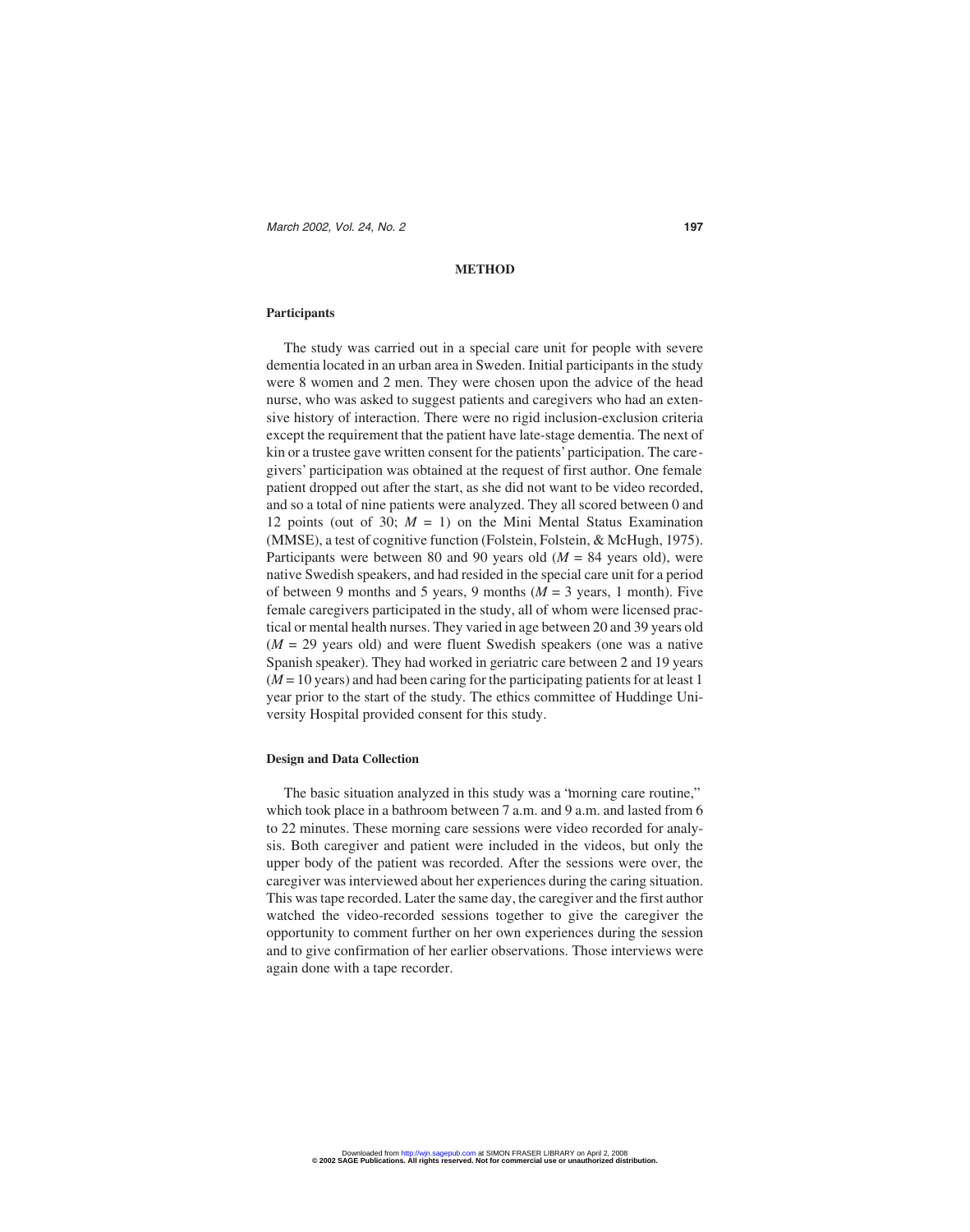#### **198** *Western Journal of Nursing Research*

The basic design of the study consisted of three conditions of the morning care routine for each patient: a control condition (i.e., the usual caring situation), a caring routine done with recorded music playing in the background, and a caring routine in which the caregiver sang to and/or with the patient. The study consisted of 27 observations (3 conditions by 9 patients). All but one of these was video recorded; for technical reasons, one session was documented by means of note taking alone. The schedule of the three sessions varied as a function of the caregiver's work schedule and the patient's state of health. The second condition (background music) took place, on average, 3 days after the first (range of 1 to 27 days). The third condition (caregiver singing) took place, on average, 9 days after the second (range of 1 to 21 days). Thus, the average time period for a patient was 13 days but varied between 3 and 49 days. Although one sequence of conditions was used for all patients (i.e., control condition first, background music second, and singing third), we doubt there were "order effects" in this study. First, an average of 9 days separated the second and third sessions, thus minimizing possible carry over effects of the background music. Second, in one instance, a fourth condition was included that consisted of another "control" situation. Although unanalyzed in this study, preliminary observation showed that the communication between the patient and caregiver was the same as that seen in the first condition.

In choosing music for the second and third conditions, we followed literature suggestions that familiar and preferred music be employed (Clair, 1996, 2000; Gerdner, 2000). Because none of the patients had the ability to report on their musical preferences, relatives of the patients or, when patients lacked relatives, participating caregivers were interviewed about the kind of music patients preferred. The suggested music was then played on a CD player, and the patients were verbally asked if they enjoyed the music. Based on a combination of verbal and facial responses by the patients, the first author selected musical examples to be played during morning care sessions in the second condition, which typically consisted of popular songs from the 1920s to the 1960s as sung by a male singer accompanied by an orchestra. In the third morning care condition, the caregivers sang to and/or with the patients while performing their duties. The caregivers were not trained or required to sing particular songs for the study. All of this was up to the will and musical knowledge of the caregivers. Children's songs and/or singalong songs, however, were suggested as possibilities. The actual songs used consisted of folk songs or popular songs from the early part of the 20th century, including children's songs and drinking songs. Most of the caregivers sang songs with words, but a few chose to hum the melodies alone. According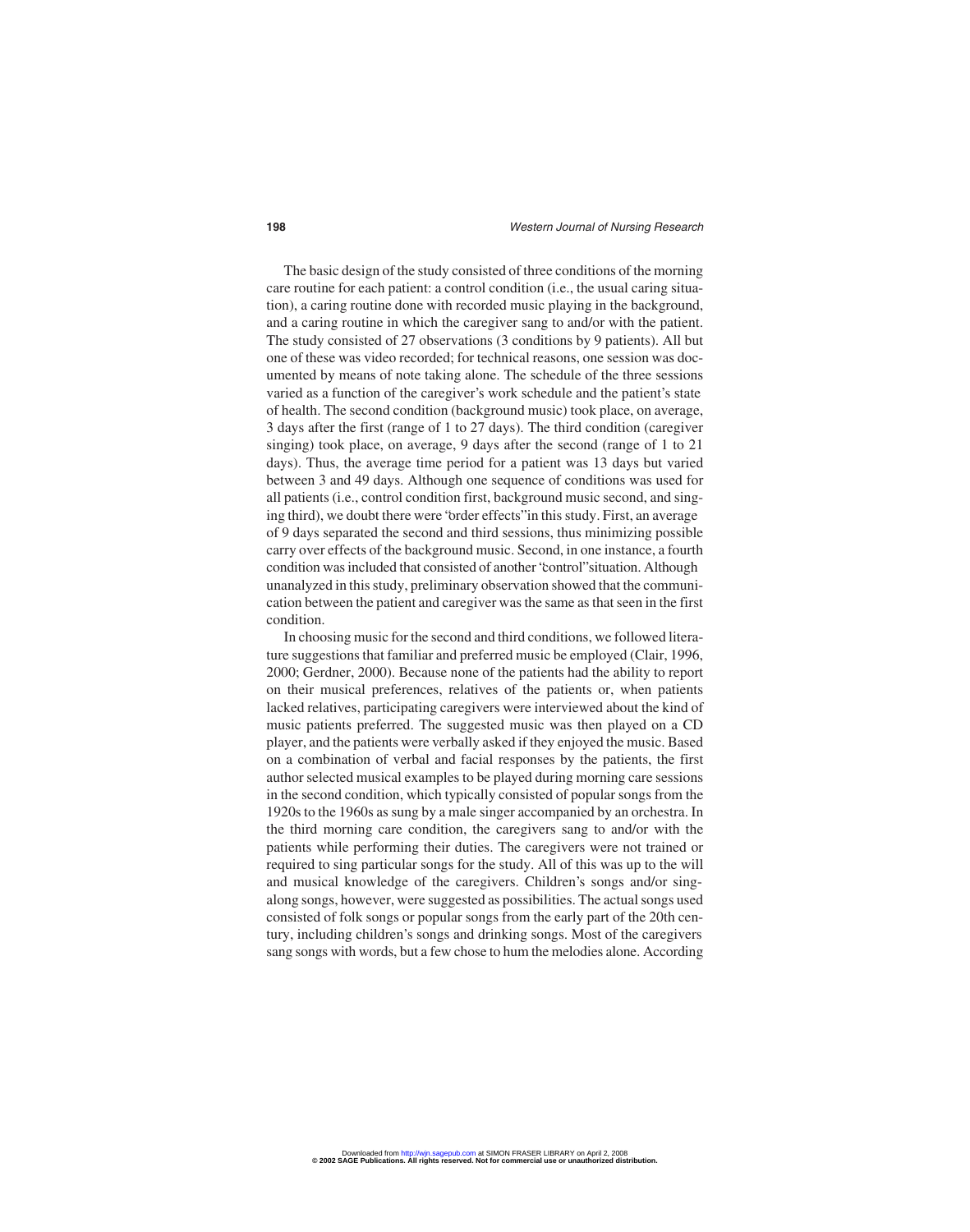to the caregivers, they had no experience prior to this study of listening to background music or singing to patients during the morning caring routine.

Although one caregiver had experiences of singing in a choir, the other four had no particular experience at singing beyond occasional events such as birthday celebrations. With regard to the patients, at least five of the women had sung to children when they were younger. One patient had had vocal training and had played the guitar in public, whereas another had previously sung in a choir. Analysis suggested that there was no overall relationship between the musical background of the patient and the results obtained during the musical interventions.

#### **Data Analysis**

Our analysis focused on the verbal communication between caregivers and patients during the morning care sessions. Verbal communication was transcribed into written texts from the video recordings. Analysis of these texts was performed using the phenomenologic-hermeneutic method inspired by Ricoeur's (1976) interpretation theory, which has been employed in several nursing research studies (Lindseth, Marhaug, Norberg, & Udén, 1994; Nilsson, Sarvimäki, & Ekman, 2000), including those, as in the current study, that used video recordings as the data collection method (Ekman, Wahlin, Norberg, & Winblad, 1993; Hansebo & Kihlgren, in press; Routasalo & Isola, 1998).

The analysis was performed in three separate steps. The first step, called the *naive reading*, involved perusal of the text with an open-minded attitude to develop an impression of the overall picture and acquire ideas that could guide the following stages of the analysis. The reading was naive in the sense that it provided only a superficial interpretation of the text. The second step, the *structural analysis*, was designed to explain the text. In this process, the text was divided into "meaning units" based on particular processes occurring in the verbal communication. Each meaning unit was then reflected upon and converted into statements, which were compared across sessions and linked into "themes,' themselves composed of constituent "subthemes." The final step of the analysis, called *interpretation of the whole*, was aimed at developing a comprehensive understanding of the session. All texts were reread in their entirety against the background of the naive reading and structural analysis to obtain a deeper understanding of the meaning of the verbal communication between the patients and their caregivers. Table 1 presents an example of the process by which meaning units are developed, condensed into abstract statements, and then converted into themes and subthemes.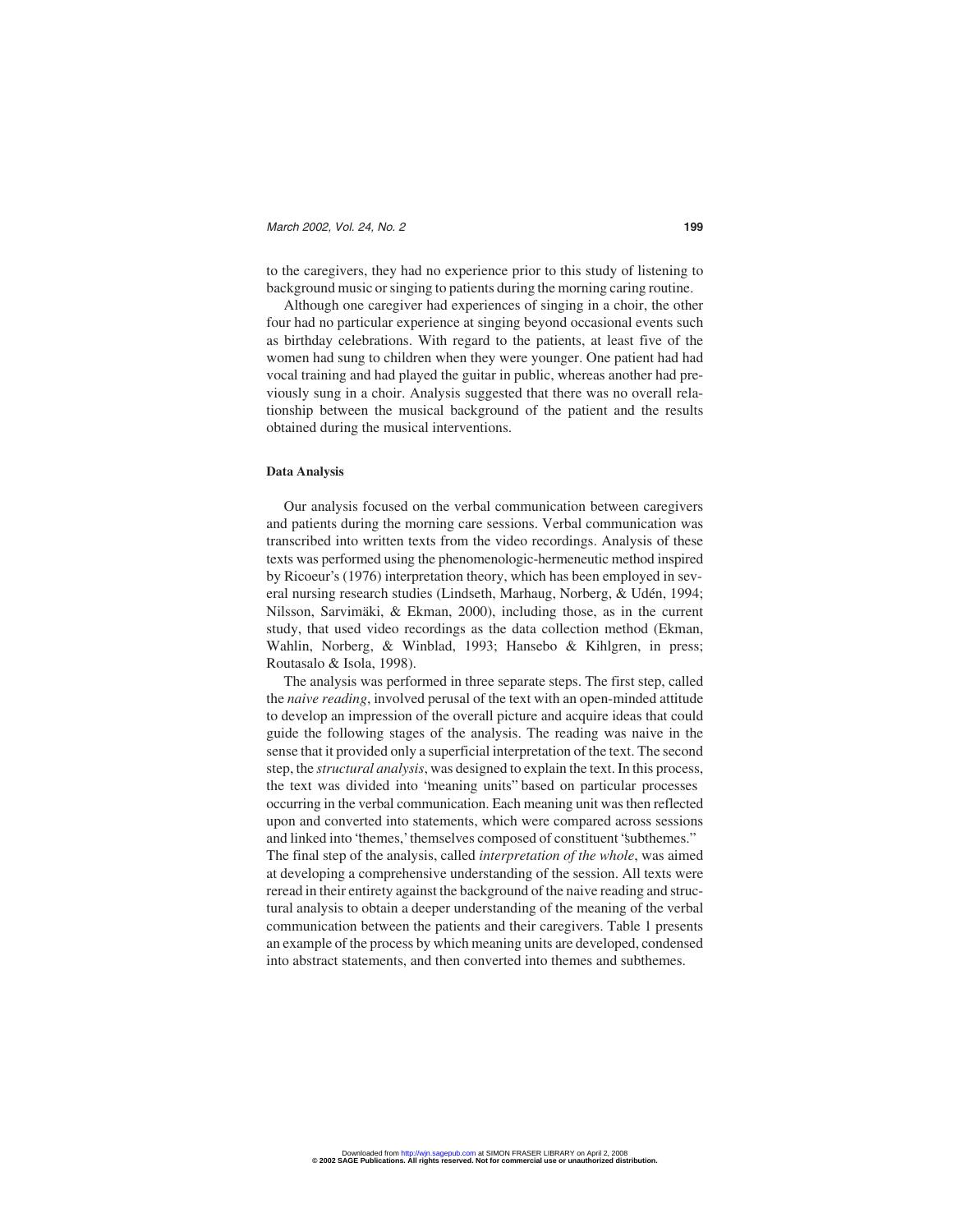#### **TABLE 1: An Example of the Analysis Process**

| <b>Meaning Unit</b>                                                                                                                                                                                                                                                                                                                                                          | Condensed and<br><b>Abstracted Statement</b>                                                                                                                                                         | Subtheme                                          | Theme                                                                       |
|------------------------------------------------------------------------------------------------------------------------------------------------------------------------------------------------------------------------------------------------------------------------------------------------------------------------------------------------------------------------------|------------------------------------------------------------------------------------------------------------------------------------------------------------------------------------------------------|---------------------------------------------------|-----------------------------------------------------------------------------|
| Caregiver Cecilia (C) and patient Tora (T)<br>$(MMSE = 0)$ .<br>C: Do you want to wash yourself?<br>T: Where? [Laughs.] My face or ?<br>C: Yes.<br>T: Here?<br>C: Yes, there too. T washes her arms,<br>right armpit, and under her breasts.<br>T: Can wash myself. All the way up<br>here so that it is right. Here.<br>C: Is it going well?<br>T: Is it ok now?<br>C: Yes. | The caregiver initiates the<br>communication and<br>suggests what the patient<br>should do. The patient is<br>uncertain. She wants<br>quidance and support<br>from the caregiver, which<br>is given. | Caregivers' understanding<br>of confused patients | Caregivers toil to create<br>a comprehensible<br>situation for the patients |

*NOTE: MMSE = Mini Mental Status Examination.*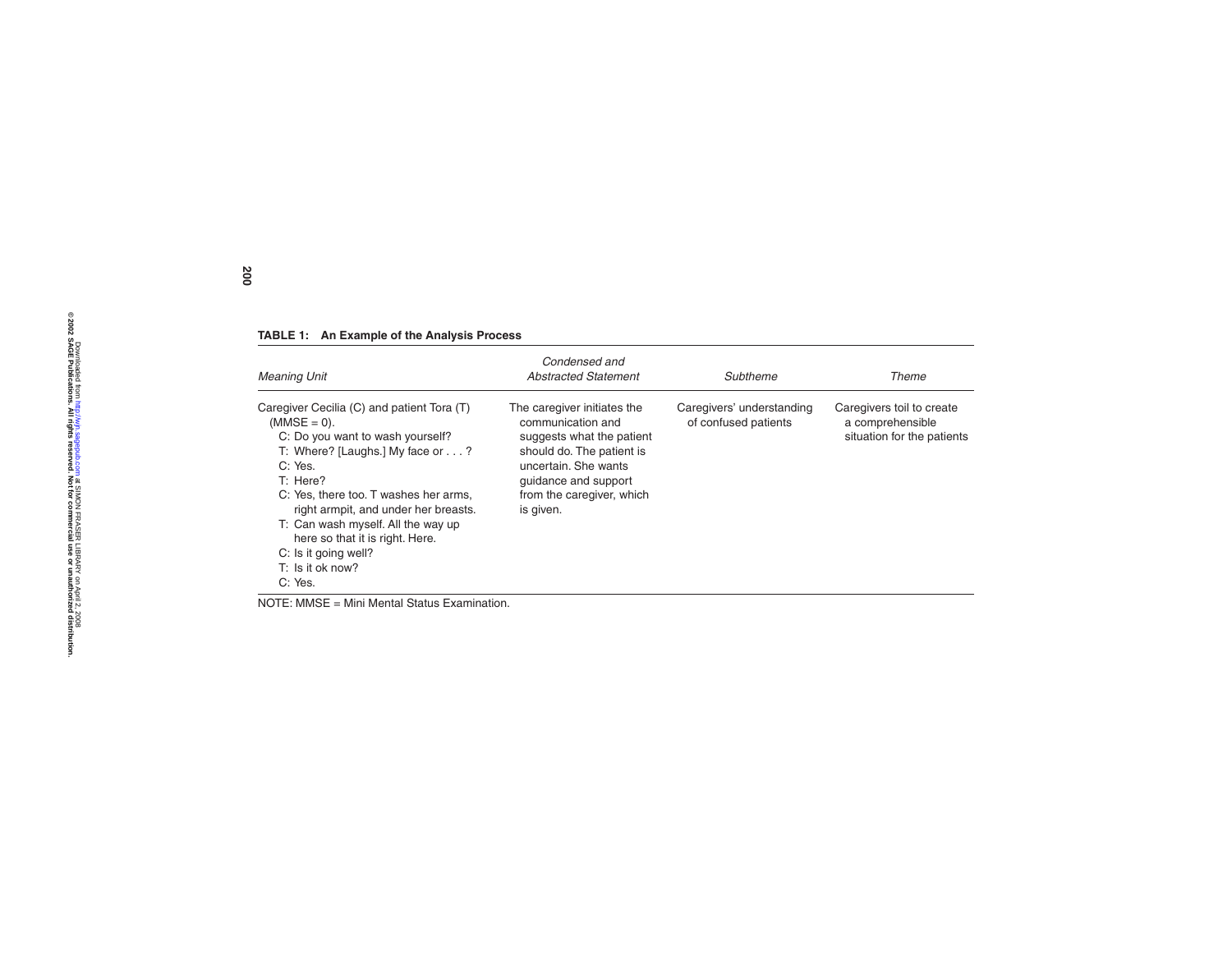### **RESULTS**

A naive reading of the data conveyed the impression that there were different contents to the texts in the three morning care situations. During the background-music and singing conditions, the verbal communication and interpersonal interactions seemed paradoxical by comparison to the control condition: It appeared that the verbal communication had decreased, yet the participants' understanding seemed to increase. This was especially obvious in the singing condition. Another impression was that there were similarities in the communication patterns of all the patient-caregiver dyads.

In the structural analysis, one major theme and four constituent subthemes are described for each condition. Whereas all nine patient-caregiver dyads were analyzed in developing these themes and subthemes, a set of four patient-caregiver dyads is tracked throughout this section so as to exemplify the thematic elements in the verbal communication in qualitative detail. The communication for the fourth patient-caregiver dyad is written in summary form. The singing session for this patient was not videotaped but instead recorded via note taking by the first author.

### **Usual Caring Routine**

Under usual morning care conditions, the major theme that characterized these sessions was that *caregivers toil to create a comprehensible situation for the patients*. Under usual conditions, patients communicated a host of behaviors—including confusion, muteness, resistance, and disruptive vocalizing—that strongly interfered with the performance of the morning care routine. As a result, caregivers had to give special attention to helping the patients accomplish the activities properly. In the sections that follow, four subthemes are exemplified by first presenting an excerpt from a caregiverpatient interaction followed by an explanatory description.

#### *Caregivers' Understanding of Confused Patients*

Patient Leif ( $MMSE = 4$ ) and caregiver Anna are standing in front of a sink and mirror.

*Anna:* "So. Would you like to shave?" *Leif:* "Yes." *Anna:* "Here you are." She hands Leif an electric shaver. Leif: 'How am I supposed do it?'' <sup>1</sup> He looks at himself in the mirror, and uses the shaver in such a way that the blades are not touching his face in the correct way.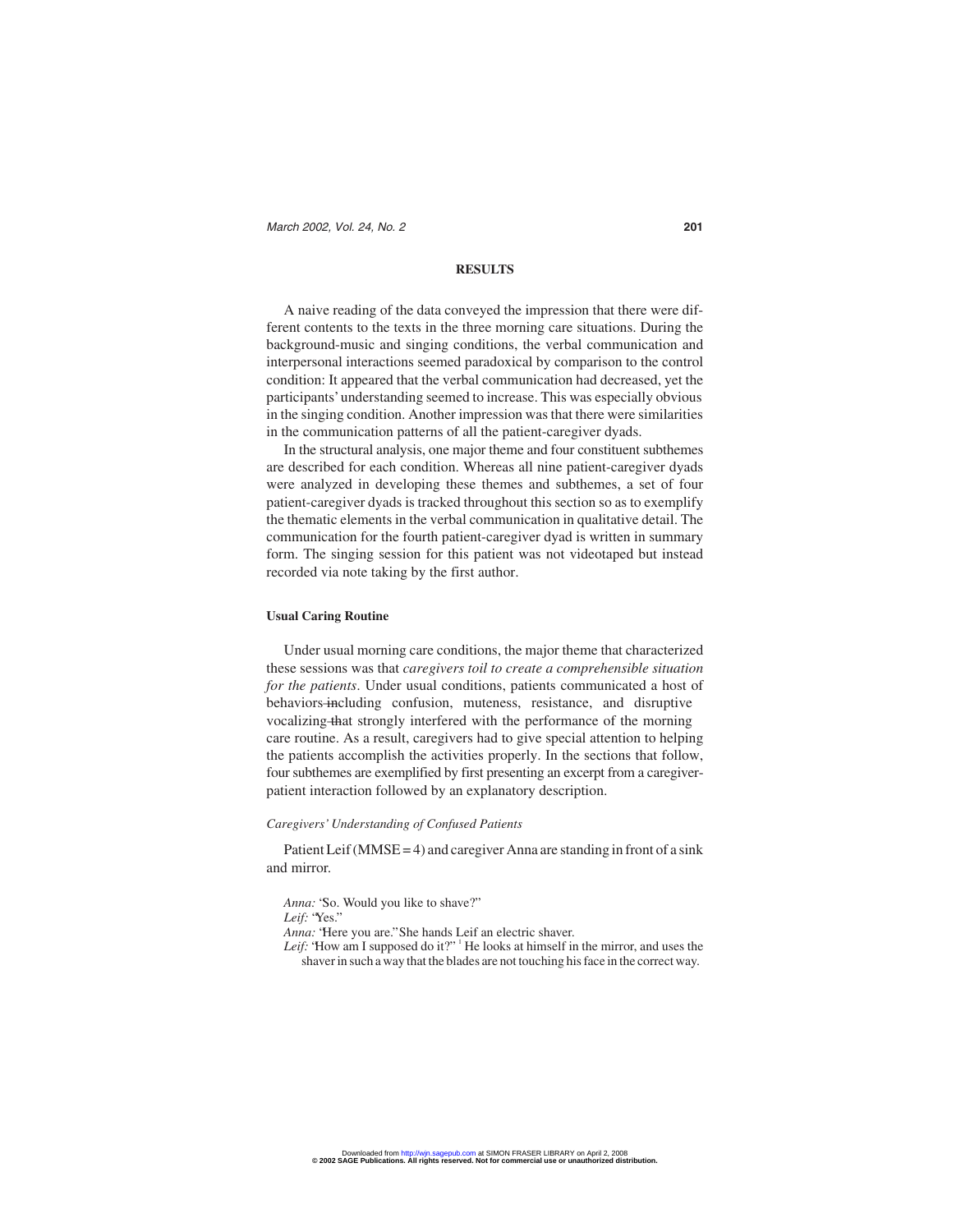*Anna:* "Hold it more like this." She helps him to hold the shaver correctly.

- Leif: 'I see." [Humming to himself. Referring to his beard stubble.] 'Oy, it is not gone." [Humming to himself and laughing.] "It doesn't work." He shaves the entire area of his beard.
- *Anna:* [Later on.] "Here, now you can have a little aftershave lotion." She hands Leif a bottle of aftershave lotion. He is humming.

*Leif:* "Shall I put aftershave lotion first?"

*Anna:* "Yes."

*Leif:* "Is this good?"

*Anna:* "Yes, that is very good." He applies lotion to the shaved part of his face. Leif, while humming, laughing, and talking incomprehensibly, continues to apply the lotion to his forehead and rub it in his eyes.

*Anna:* "Leif, it is not so good to place it into your eyes." She takes the bottle out of Leif's left hand.

*Leif:* "I see."

Some level of confusion was seen with all patients during the caring routine under usual conditions. Patients often performed grooming activities incorrectly. They seemed to have forgotten how to perform simple activities as well as the names and uses of everyday objects such as toiletries. Confusion was also reflected in the speech of the patients, which was often characterized by incorrect syntax. When working with confused patients, caregivers had to take special care in verbally instructing the patients how to perform activities properly as well as to name common objects being used.

#### *Caregivers' Understanding of Mute Patients*

Caregiver Doris and patient Ulla ( $MMSE = 0$ ) stand in front of a sink and mirror. Doris is doing Ulla's hair.

*Doris:* "So. Ulla, I will soak your hair a bit because you slept so well that it shows in your hair." She soaks Ulla's hair with a wet washcloth. *Doris:* "Ulla, does it hurt?" *Ulla:* [Silence.] She continues to comb Ulla's hair. *Doris:* "Does it hurt?" *Ulla:* [Silence.]

Muteness or silence was part of the communication of all patients, some more than others. This created a gap in communication, making the interaction one sided. To deal with such patients, caregivers tended to narrate the activities they were performing (e.g., "I will soak your hair a bit"). This kind of narration, in addition to being an explanation of what was going on, permitted verbal communication to continue although the patient was silent. A sense of nurturing was shown by the frequent use of the patient's first name.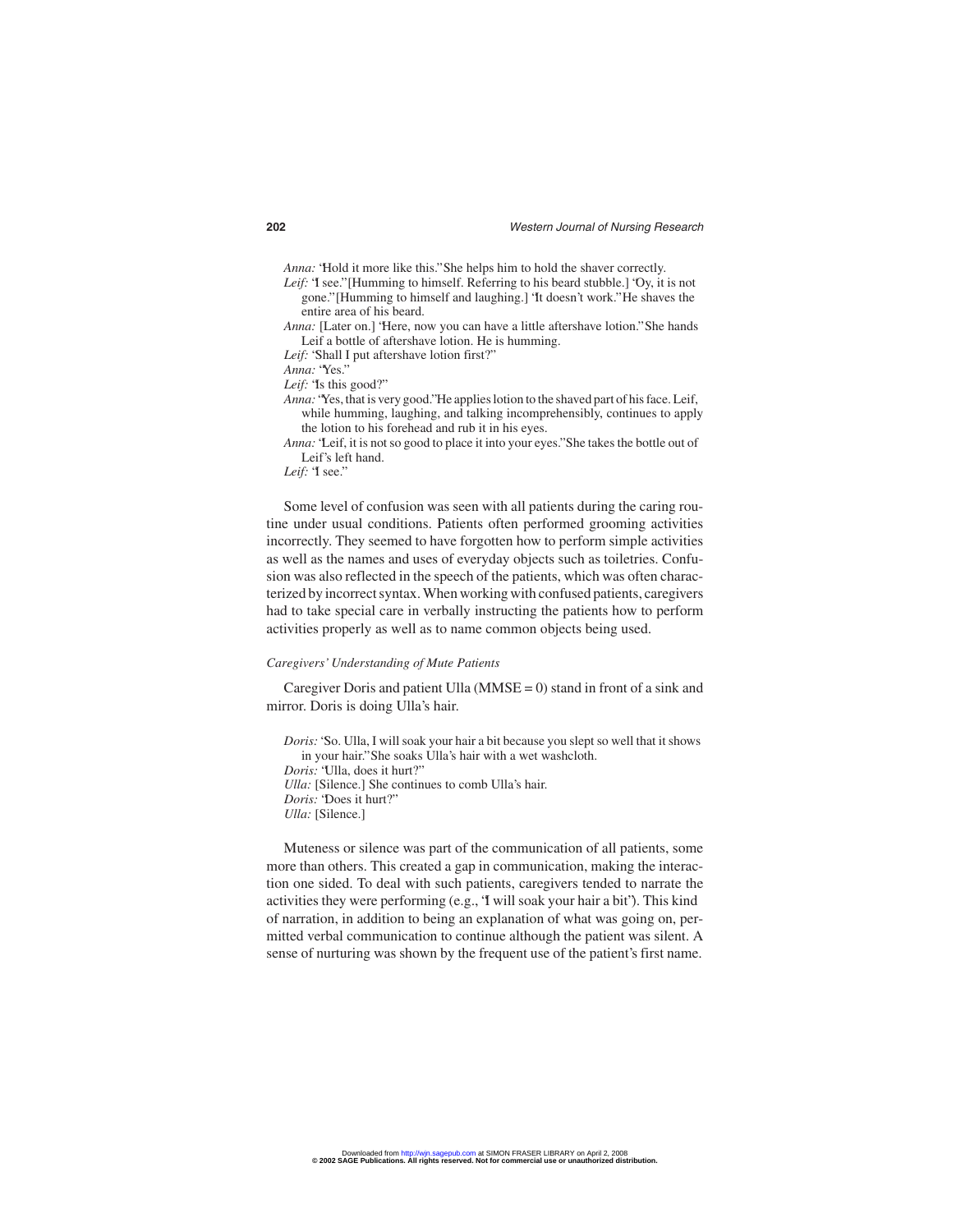Questions such as "Does it hurt?" also showed a sense of concern for the patient. Such questions continued although the patient never replied.

#### *Caregivers' Understanding of Resistant Patients*

Caregiver Anna stands in front of patient Vera  $(MMSE = 0)$ , who is sitting on a toilet.

*Anna:* "Vera, shall we try to brush your teeth again?"

*Vera:* "Yes, do it." Vera tries to stand up.

*Anna:* "Yes, but if you sit down and open your mouth." While holding a towel under Vera's chin, Anna moves a toothbrush toward Vera's mouth.

*Vera:* "Uv, uv, uv!" Vera purses her lips together and moves her head back.

*Anna:* "No, but I'm going to brush. Vera, open your mouth. Open your mouth. Ok." Vera lashes out at the toothbrush and towel.

*Vera:* "Ouch [talks incomprehensibly] and so crazy."

*Anna:*"Yes, but if you open your mouth, it will be much easier. Open your mouth." Vera purses her lips together and turns her head away from Anna.

*Vera:* "Yes, that it is for certain, but does."

*Anna:* "Ok." She forces the toothbrush into Vera's mouth. Reluctantly, Vera opens her mouth, turning her head backward.

*Vera:* "Ouch, ouch, ouch!"

*Anna:* "There you are."

*Vera:* 'Mean, mean!'' [Talks incomprehensibly.] 'Oh, ouch, ouch, ouch, ouch!'' *Anna:* "But we have to brush your teeth, Vera."

*Vera:* 'Ouch, ouch ouch!" [Talks incomprehensibly.] 'Oh, ouch!"

*Anna:* [Calmingly.] "Shh! Shh! Shh!" She finishes with the tooth brushing. *Vera:* "Why don't you do something?"

Many of the patients communicated with resistance to the caregivers' activities. This ranged from mild resistance to downright aggressiveness. Patient reactions could include turning away, pushing away, hitting, and pinching. Such instances could be accompanied by emotive vocalizations of pain and suffering as well as incomprehensible utterances or abusive comments. These were times when patients were most uncooperative. Not only did they fail to understand the caregiver's activities, but also, they actively resisted them. In such situations, the caregiver tried to do what she thought was best for the patient. As in the previous situations, she described and narrated her activities in the hopes of helping the patient understand what was going on. She used expressions such as "We have to" to reinforce the impor tance of the activities. She used nurturing devices such as "Shh! Shh! Shh!" to calm the patient. In addition, she constantly referred to the patient by name when talking with her.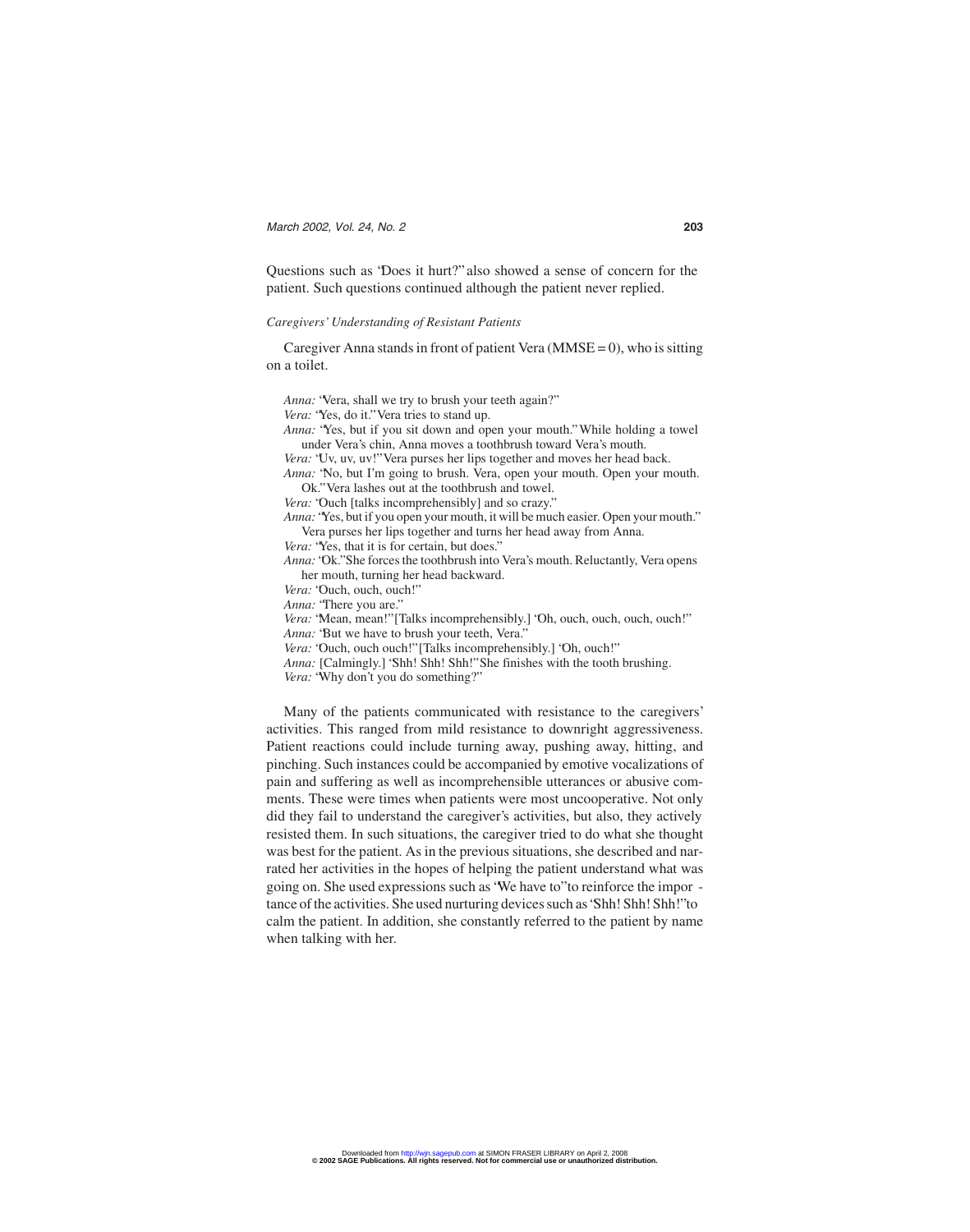#### *Caregivers' Understanding of Screaming Patients*

One patient, Rune  $(MMSE = 0)$ , communicated with disruptive screaming throughout the entire care session as part of his verbal communication. He screamed "Ouch" and said threatening phrases such as "Watch it!" and "Hurry up!" Caregiver Elsa tried to ascertain if she was hurting the patient. Upon asking him if he was in pain, he said that he felt fine.

In morning care situations under usual conditions, caregivers initiated the verbal communication with the patients. In speaking with the patients, they narrated, described, and explained what was going on, what was about to happen, and the necessity of the activities to be done. Caregivers expressed a sense of cooperation by calling the patient by name and by using the pronoun *we* when inviting the patient to take part in a grooming activity. In doing so, they tacitly acknowledged the will and desires of the patient and their autonomy as decision-making individuals. When speaking, patients spoke in a limited range of styles that included monosyllables, incorrect syntax, out-ofcontext sentences, and incoherent speech. They often responded in ways that were incomprehensible to the caregiver, who had to guess and intuit the meanings of these statements. With some patients, the major problem was simply a failure to perform the activities correctly, whereas with others, problems of active resistance came to the fore. The caregivers toiled to make the caring situation as comprehensible as possible for the confused, silent, and/or aggressive patients despite strong obstacles to communication. Interviews with the caregivers confirmed that these video-recorded sessions were quite typical.

#### **Background Music**

In the second condition, the caring routine occurred in the presence of background music, as described in the Methods section. Under such circumstances, the major theme of the interaction became *the creation in cooperation of an understood context*, reflecting an increased sense of understanding and cooperation on the part of the patient compared to the "usual" situation. In the sections that follow, four subthemes are exemplified (as previously) by presenting an excerpt from a caregiver-patient interaction followed by an explanatory description.

#### *Increased Patient Cooperation and Understanding*

Patient Leif and caregiver Anna are standing in front of a sink and mirror.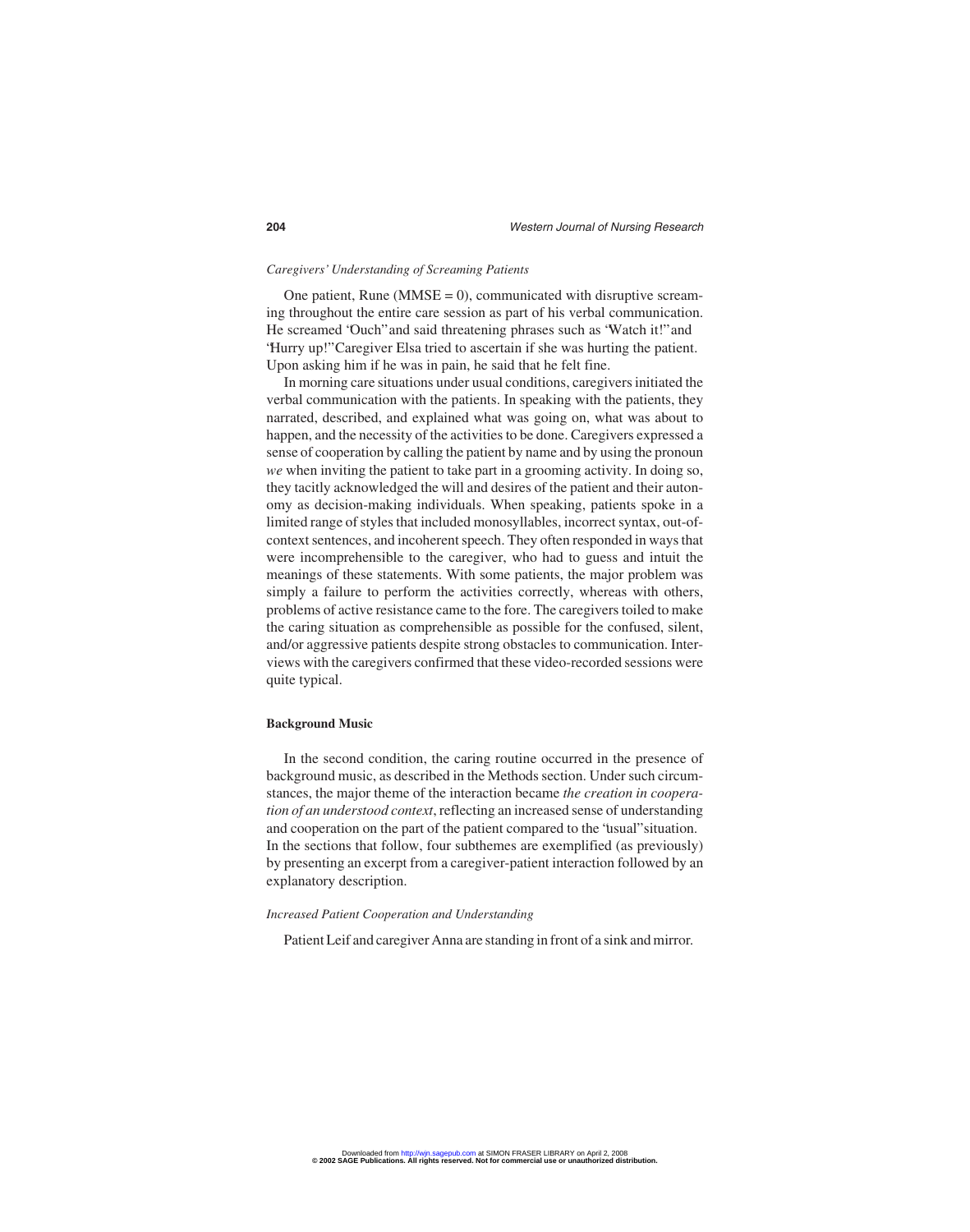- *Anna:* "Shave yourself." She hands Leif an electric shaver. He looks at himself in the mirror, shaves himself, holding the blades appropriately towards his face and moving the shaver over the entire bearded area. Anna hands Leif a bottle of aftershave lotion.
- *Anna:* "Yes, a bit of shaving lotion."

*Leif:* "Should I have?"

*Anna:* "Yes."

- *Leif:* "Nothing's coming out." Leif doesn't seem to notice that lotion is coming out continuously onto his hand.
- *Anna:* "Oh yes, it is coming out all the time." Leif speaks incomprehensibly to himself and hums.
- *Leif:* "Yes." He applies the lotion to the shaved area of his face only and hands the bottle to Anna.

When the waltz 'Hälsa dom därhemma'' ('Greet Them at Home') was played in the background during the caring situation, there was an increase in the patient's ability to understand the grooming activities at hand and the caregiver's verbal messages; consequently, the sense of cooperation also increased. As a result, the caregiver decreased the number of verbal explanations and warnings that she usually used in these caring sessions. This was an apparent influence of background music on the caregiver: Music reduced the necessity for verbal instructing on the part of the caregiver while simultaneously increasing the sense of understanding by the patient. The patient seemed able to perform the activities such as shaving and applying lotion correctly and with little assistance.

### *Silent Patients' Ability to Express Their Wills and Opinions*

Caregiver Doris and patient Ulla are standing in front of a sink and mirror. Doris is doing Ulla's hair.

*Doris:* "Now we will start fixing your hair. We will soak it a bit because it shows signs of how well you slept." She soaks Ulla's hair.

*Doris:* [While combing Ulla's hair.] "Your curls have a mind of their own." *Ulla:* "Oh no."

*Doris:* "Do you think it's ok?" Doris finishes the combing.

*Ulla:* "No, I must have a hair cut." She looks at herself in the mirror.

*Doris:* "Should we cut it? We can't do that now, you know."

When the waltz 'Den gamla dansbanan'' ('The Old Dance Pavilion') was played in the background, a usually mute or silent patient became more talkative. When the patient responded verbally, there was more of a sense of true dialogue between patient and caregiver, as exemplified here in the discussion about the patient's hairstyle. The patient also communicated increased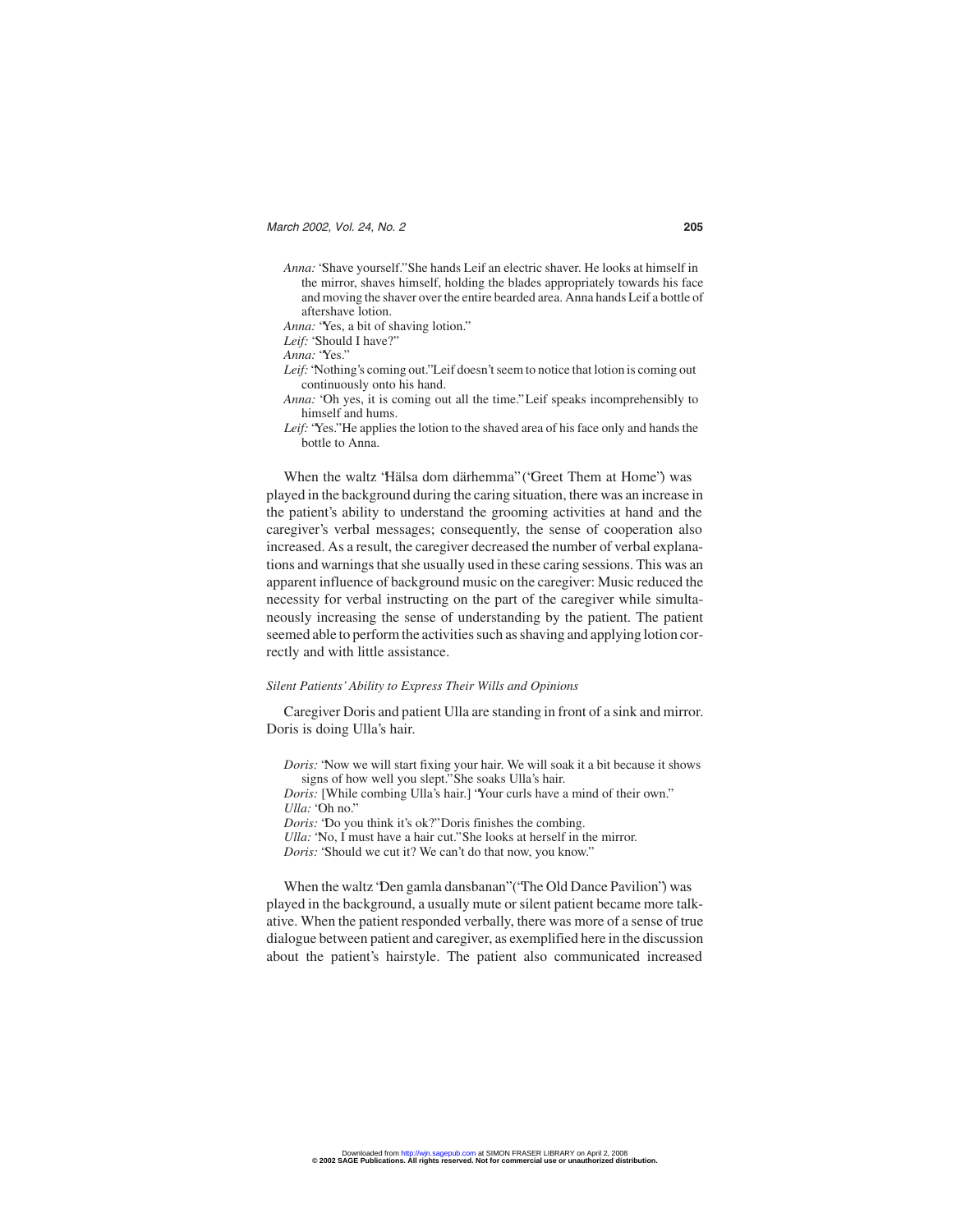awareness of herself, both in recognizing her image in the mirror and in presenting her opinion about her appearance.

#### *Decreased Resistance by Patients*

Patient Vera is sitting on a toilet. Caregiver Anna stands in front of her holding a toothbrush in her hand.

*Anna:* "Shall we brush your teeth, Vera?" *Vera:* "Yes." *Anna:*"Open your mouth." Vera opens her mouth. Anna moves the toothbrush into Vera's mouth and brushes her teeth. *Vera:* "Yes, yes, ah, ah, ah." *Anna:* "The upper teeth too." *Vera:* "It is so easy." *Anna:* "Vera, Vera, open your mouth, open your mouth." *Vera:* "Uh, uh, uh!" [Blowing air out of her mouth.] *Anna:* "No, don't do that." *Vera:* "Ouch, ouch, I think so." *Anna:*"Good." She finishes the tooth brushing. [Later on.] Vera stands in front of a sink looking at herself in the mirror. Anna stands just next to her. "Who is that? Is that Vera?" *Vera:* "Yes." She opens her mouth, shows her teeth, and looks at a hole, a missing tooth, in the upper row.

*Anna:* "Yes. Shall we try to put the tooth in too?" She leaves the bathroom and comes back with Vera's denture. Anna puts it in place. For the first time in 2 weeks, Vera allows a caregiver to do that.

When the tango 'Capri'' was played in the background, patient resistance and aggression diminished greatly. Hitting, pinching, shoving, and pushing away decreased or nearly ceased. Here again, the caregiver narrated the activities she was performing, but this time, the patient was mostly compliant in allowing her to do them. In addition, background music seemed to increase the self-awareness of the patient.

#### *Decreased Disruptive Screaming by Patients*

When listening to the waltzes "Ungmön på Käringön" ("The Maid at Old Woman Island"), "Med en enkel tulipan" ("With a Plain Tulip"), "Hälsa dom därhemma" ("Greet Them at Home"), and "En sjöman älskar havets våg" ("A Sailor Loves the Sea's Wave"), patient Rune, who communicated with screaming when conducting the morning care session in the usual way, also screamed in the same manner during the whole caring session when background music was played. The screaming, however, was diminished. As before, Rune said that he was not experiencing pain.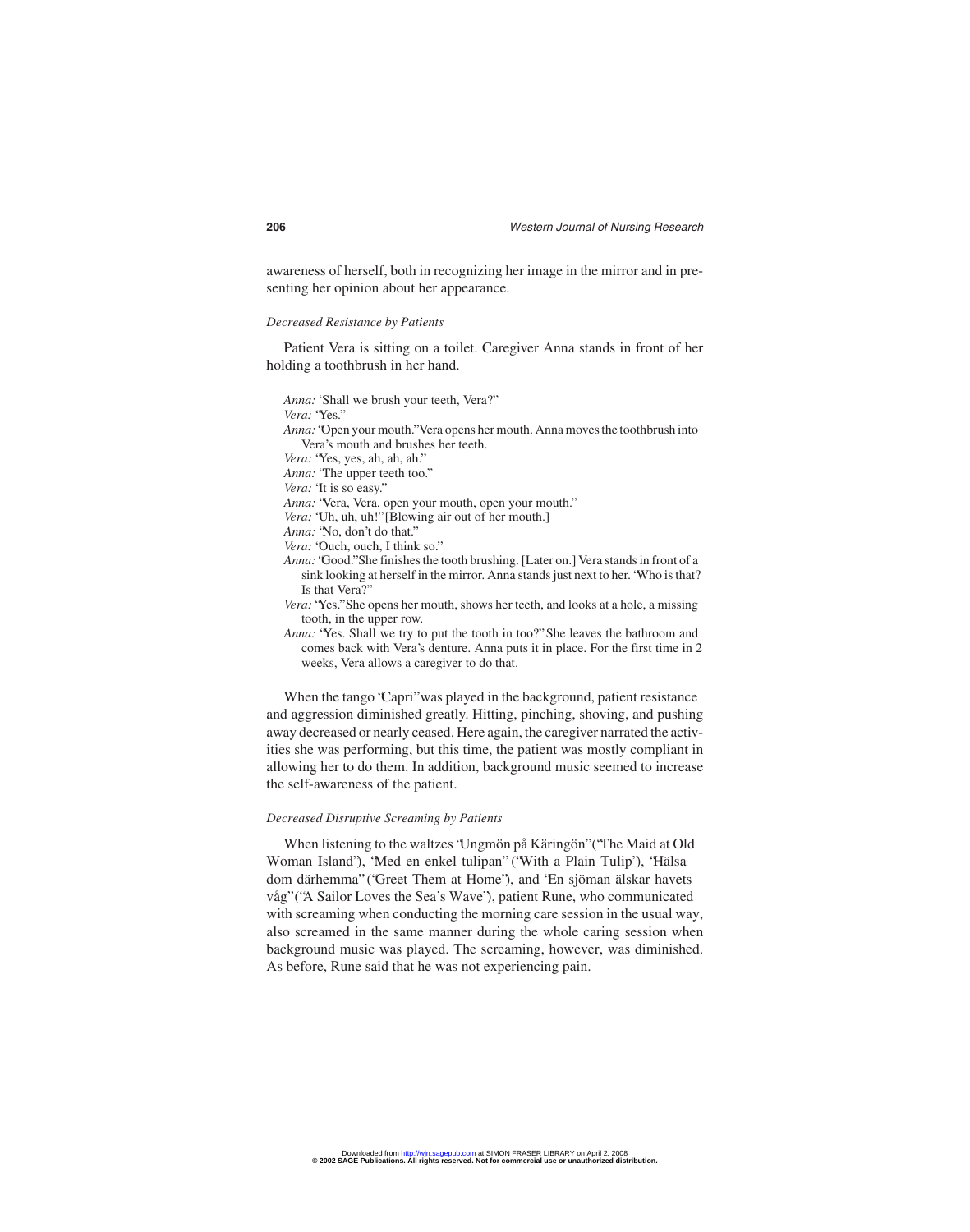New dimensions were seen in the communication between patient and caregiver when background music was played. Patients seemed to have an enhanced sense of understanding of themselves, their surroundings, and the activities being performed either on them or by them. The verbal communication increased in clarity and mutuality. Caregivers decreased the amount of verbal instruction and narration and yet patients seemed to communicate with enhanced cooperation.

#### **Caregiver Singing**

In the third condition, the caring routine occurred while the caregiver sang to and/or with the patient. Under such circumstances, the major theme of the interaction between the caregiver and patient was *musical mutuality in a comprehensible context*, reflecting an increased sense of competence and mutual understanding that characterized these sessions. Patients communicated with a wider and deeper understanding of the situation. In the sections that follow, four subthemes are exemplified as previously.

#### *Increased Patient Competence*

Patient Leif and caregiver Anna are standing in front of the sink and mirror.

*Anna:* [Singing.] "Waving at a man." *Leif:* [Singing.] "Waving." She hands Leif an electric shaver. *Anna:* [Singing.] 'Come, you happy sailor." *Leif:* [Singing.] 'Do you . . . "[Hums.] *Anna:* [Singing.] "You will get my red rose." Leif holds the shaver in his hands. Leif: 'What shall I do?''Holding the shaver correctly, he shaves himself completely. *Anna:* [Singing.] "I am beautiful/You are young/Sing from your heart." [During the singing session, no aftershave was put on.]

When singing the 1922 Swedish song "Flickan i Havana" ("The Girl in Havana"), the caregiver excluded all information pertaining to the activities and objects at hand and yet the patient performed the activities correctly, understanding the identity and use of the objects for shaving. Thus, even in the absence of overt instruction, the patient had an understanding of how to perform the activity.

#### *Implicit Understanding Without Words*

Caregiver Doris and patient Ulla are standing in front of a sink and mirror.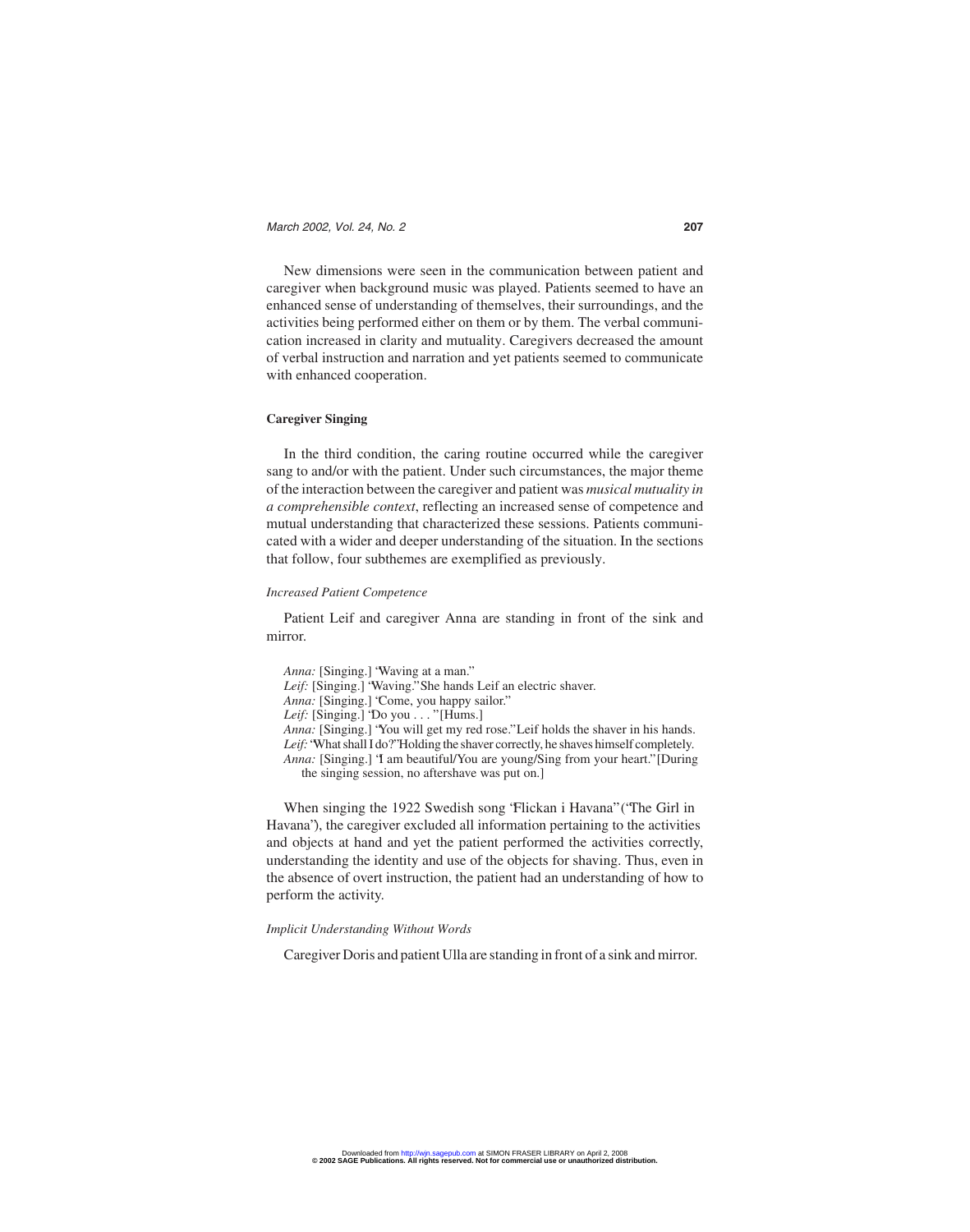- *Doris:* 'Oh yes, good. Is it ok? Shall we comb your hair, Ulla?" [Singing.] 'A sugar baker is living in the town/He bakes cookies all day long/He bakes big ones/He bakes small ones/He bakes some with sugar on them." She combs Ulla's hair. Ulla tunes in and starts joining in the singing. [Singing together.] "He bakes big ones/He bakes small ones/He bakes some with sugar on them." Doris soaks Ulla's hair.
- *Doris:* "Have you been baking cookies, Ulla?"
- *Ulla:* "Yes."
- *Doris:* "Have you done that? Can you bake cookies?"
- *Ulla:* "Yes, I have done that."
- *Doris:*"Yes, perhaps you and I can do it some day, now that we are so good at sing ing the song, I mean." She finishes the combing.
- *Doris:* [Several minutes later, at the end of the morning session.] "Are we ready now? Shall we go and eat?" Ulla looks at herself in the mirror, looks down at the sink, picks up the comb lying on the side of the sink, looks at herself in the mirror, and starts coming her hair.
- *Doris:* "Do you want to comb your hair? You have to look elegant when you are going out. Is everything ok? Is everything all right? Shall we leave now?" Ulla puts the comb back down next to the sink.

When singing the 1892 Swedish children's song 'Sockerbagaren'' ('The Sugar Baker"), a previously mute patient sang along with the caregiver. When the caregiver sang, the patient implicitly understood the intentions and the meaning of the tasks and responded by singing along. When the song text was over, the caregiver talked about the content of the text, which happened to be an everyday household activity. The patient responded by talking about her own experience. In addition, when the patient was about to leave the bathroom, she picked up the comb on her own initiative to fix her hair.

#### *Elimination of Patient Resistance*

Patient Vera sits on a toilet. Caregiver Anna stands in front of her.

*Anna*: [Singing.] 'The flowers smell from the pasture and many other places.''She moves the toothbrush in the direction of Vera's mouth. Vera opens her mouth and allows Anna to brush her teeth.

*Vera:* "Soon."

*Anna:* [Singing.] "And in the middle of the thrush's evening concert, many cheer ful laughs are heard."

*Vera:* "Yes, I know that."

*Anna:* [Singing.] 'Lovely is the summer night."

*Vera:* "Ouch." Anna finishes brushing Vera's teeth.

- *Anna:* [Somewhat later in the session. Singing.] "The moon scatters silver in the thicket"
- *Vera:* "Oh, yes." Anna dries Vera's mouth with a towel.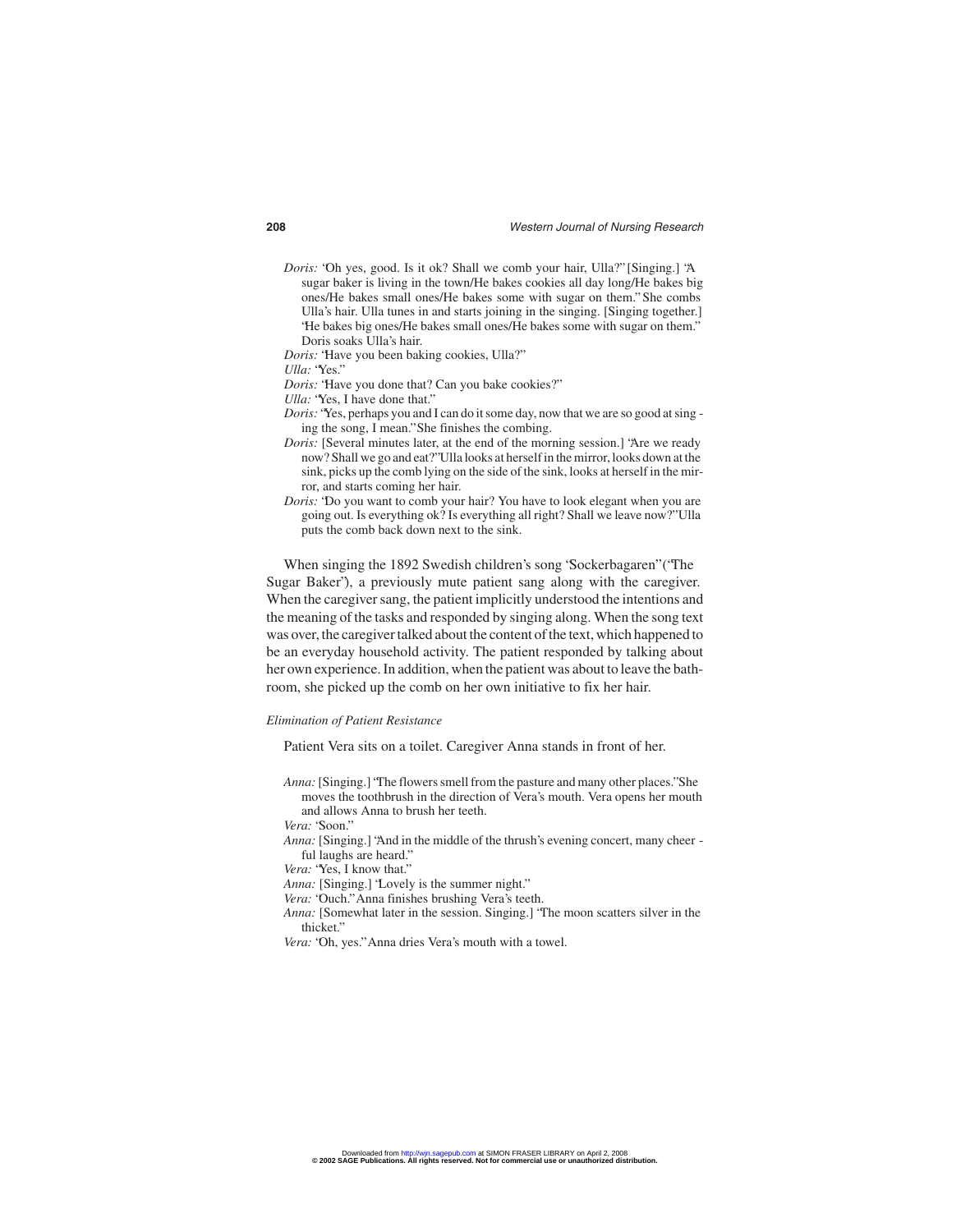*Anna:* [Singing.] "Never will I forget the time ..." Anna presents the denture to Vera. *Vera:* "No." *Anna:* [Singing.] ". . . in Svinnsta Rock." *Vera:* "Yes, boo, boo." *Anna:* "Open your mouth. Open your mouth." *Vera:* "No, no. Not as become as those." Vera pulls back. *Anna:* "Open your mouth, and I will put it in." *Vera:* "No." *Anna:* "Ok." *Vera:* "I think." *Anna:* "Open your mouth. Ok." Vera opens her mouth. *Vera:* "Ouch." *Anna:* "Good, now it is done." Anna puts the denture in place in Vera's mouth. *Vera:* "Ouch, ouch! It is so terrible." *Anna:* "It's ok now." *Vera:* "Is it?"

When the caregiver sang the 1928 Swedish sing-along song "Dansen den går uppå Svinnsta Skär" ("Dancing at Svinnsta Rock"), the patient, who usually responded with aggression and resistance, cooperated, showing no overt signs of aggressiveness. During the singing, the patient understood the actions taking place and how to cooperate in the tasks. In addition, she seemed to recognize and understand the text being sung, as demonstrated by her responses: "Yes, I know that" and 'Oh, yes." When being sung to, patients frequently made comments at the ends of sung lines, thereby communicating cognitive sharpness.

#### *Enhanced Cooperation Without Disruptive Screaming*

Patient Rune, who communicated with screaming during the two previous morning care sessions, ceased screaming and uttering threatening sentences while being sung the 1845 Swedish drinking song "Helan går" ("Bot toms Up").

When analyzing the themes and the subthemes that characterized the sessions when the caregivers sang for or together with the patients, the similarity among the patients was most striking. The dimensions of the communication seemed to be understood in a wordless fashion. Narrations of the actions taking place and descriptions of the objects being used ceased almost entirely. Heard instead were the sounds of singing voices. Several of the patients joined caregivers in the singing of at least parts of the songs, demonstrating a capacity that seemed to be preserved despite many other deficits in the dementia disease. When being sung to, the patients said they enjoyed it.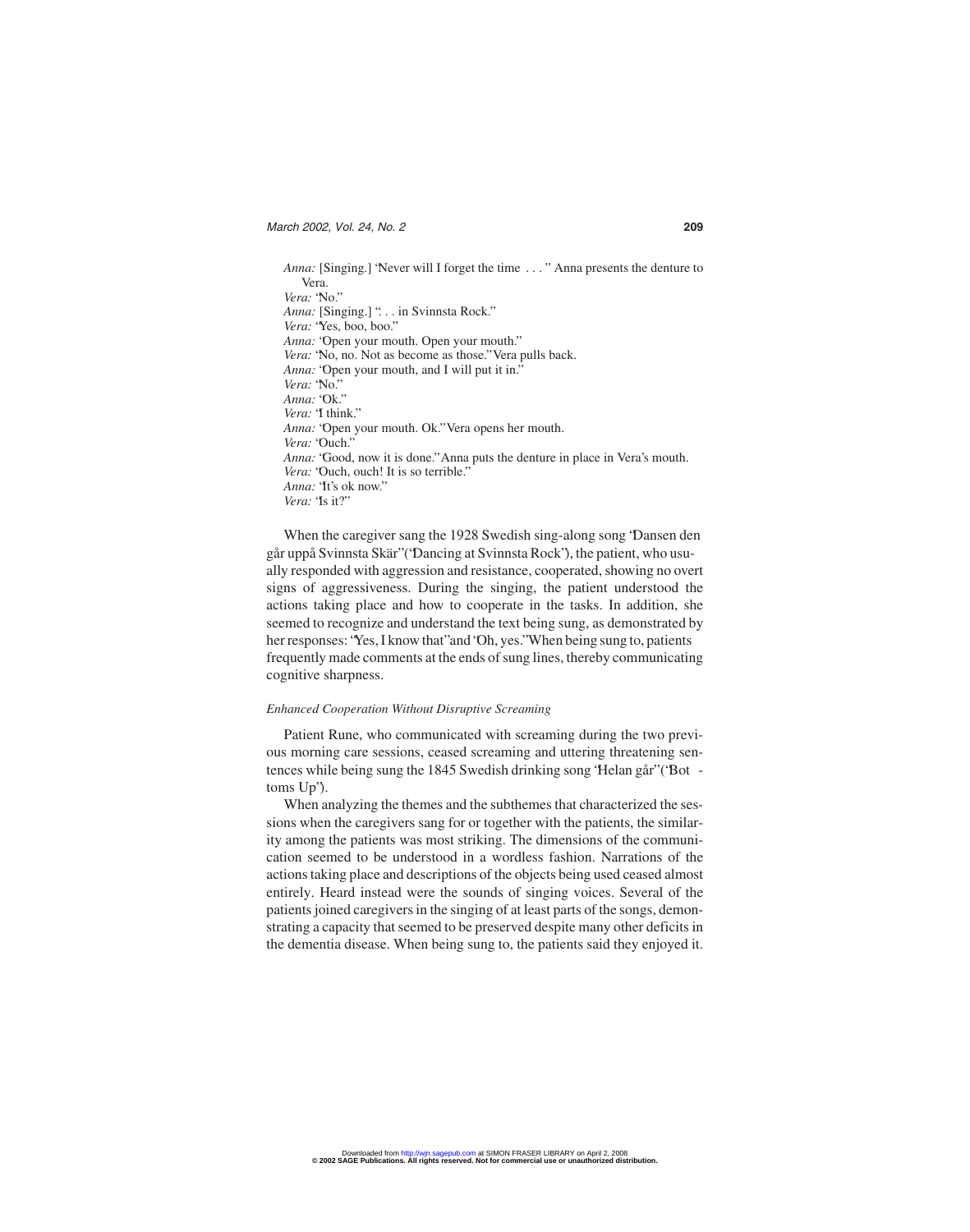In addition, song texts often led to reminiscences about patients' personal and home lives. This had not only a cognitive influence on the patient but also an interpersonal influence on the patient-caregiver dyad. When the caregiver sang for or together with the patient, a kind of musical mutuality emerged in their interactions that was nearly absent in the control condition and present, but to a lesser degree, with background music.

An overview of the themes and subthemes of the three conditions is shown in Table 2.

#### **Interpretation of the Whole**

The meaning of the verbal communication in this study could be interpreted as the caregiver using words to create a comprehensible world for the patient. When the caring routine was done in the usual way, the caregiver toiled with words and actions to create an interpretable situation for the patient, who seemed generally confused and inattentive. This communication was not generally successful, and the patient usually failed to understand or to comply with the caregiver's instructions. When background music was played, the patient seemed to communicate an increased understanding of what was going on, and this was reflected in verbal statements, including an ability to express his or her will and desires. In addition, the patient seemed to communicate enhanced cooperation in the performance of the caring activities. Finally, with caregiver singing, a wider and deepened degree of mutuality was seen in the interaction between patient and caregiver. Cooperation seemed to occur in the wordless fashion as the patient and caregiver joined together in a type of musical mutuality.

### **DISCUSSION**

This study confirmed the results of a large number of research studies and personal observations demonstrating that people with dementia communicate with debilitating verbal impairments, memory problems, emotional disturbances, and compliance problems. This was the basic profile we saw in the "usual" morning care situation with all our patients. The study also con firmed observations in the music therapy and nursing literatures pointing to the positive influence of background music on patient communication, mood, and compliance. Background music has been employed in numerous studies and has been shown to have important effects on decreasing aggressive and agitated behavior (Clark, Lipe, & Bilbrey, 1998; Gerdner & Swanson,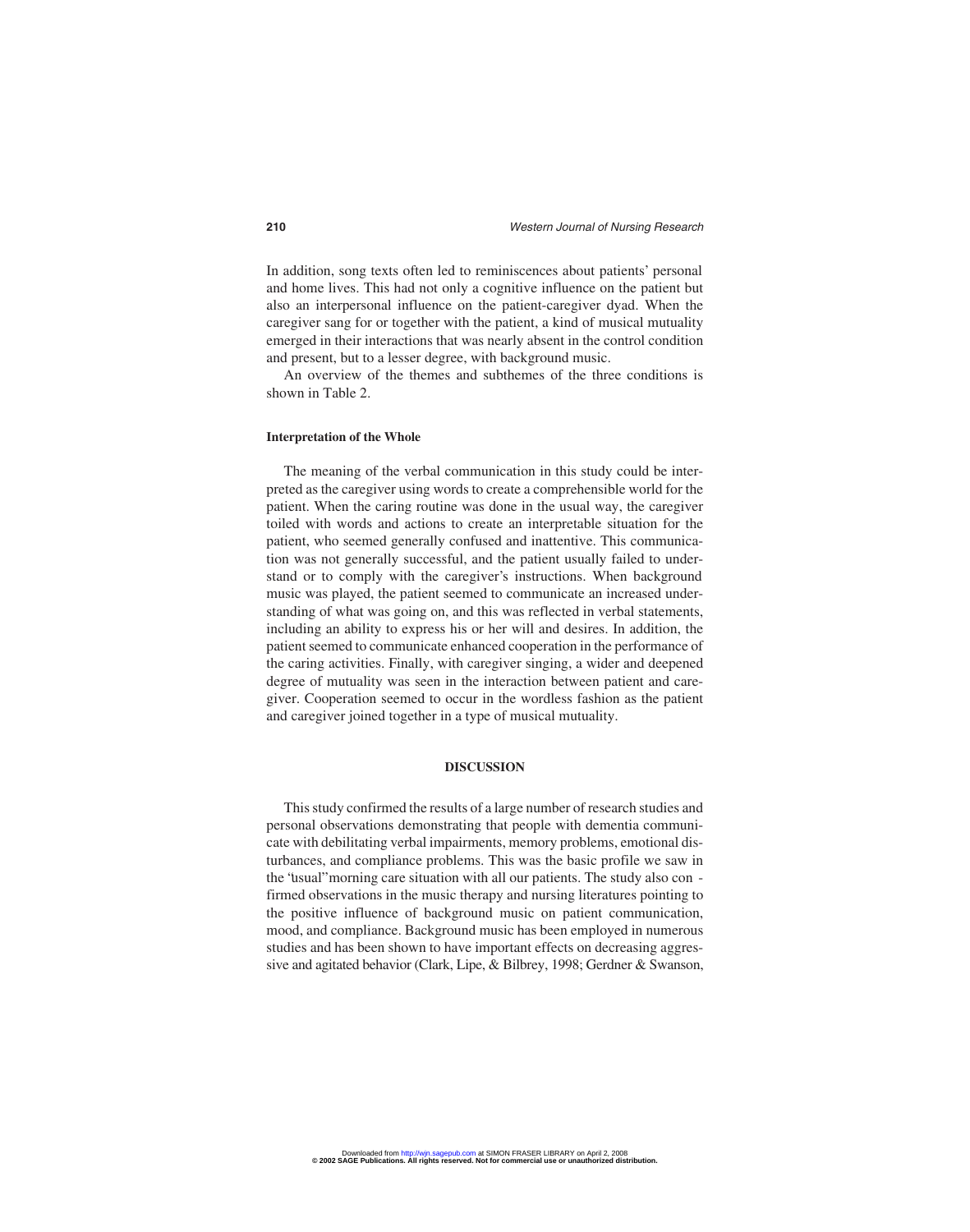**TABLE 2: Overview of the Conditions, Themes, and Subthemes Formulated From an Analysis of Morning Care Sessions**

| Conditions    | <b>Normal Caring</b>                                                        | <b>Background Music</b>                                         | <b>Caregiver Singing</b>                             |
|---------------|-----------------------------------------------------------------------------|-----------------------------------------------------------------|------------------------------------------------------|
| <b>Themes</b> | Caregivers toil to create a<br>comprehensible situation for<br>the patients | The creation in cooperation<br>of an understood context         | Musical mutuality in a<br>comprehensive context      |
| Subthemes     | Caregivers' understanding<br>of confused patients                           | Increased patient cooperation<br>and understanding              | Increased patient competence                         |
|               | Caregivers' understanding of<br>mute patients                               | Silent patients' ability to<br>express their wills and opinions | Implicit understanding without<br>words              |
|               | Caregivers' understanding of<br>resistant patients                          | Decreased resistance by<br>patients                             | Elimination of patient resistance                    |
|               | Caregivers' understanding of<br>screaming patients                          | Decreased disruptive<br>screaming by patients                   | Enhanced cooperation without<br>disruptive screaming |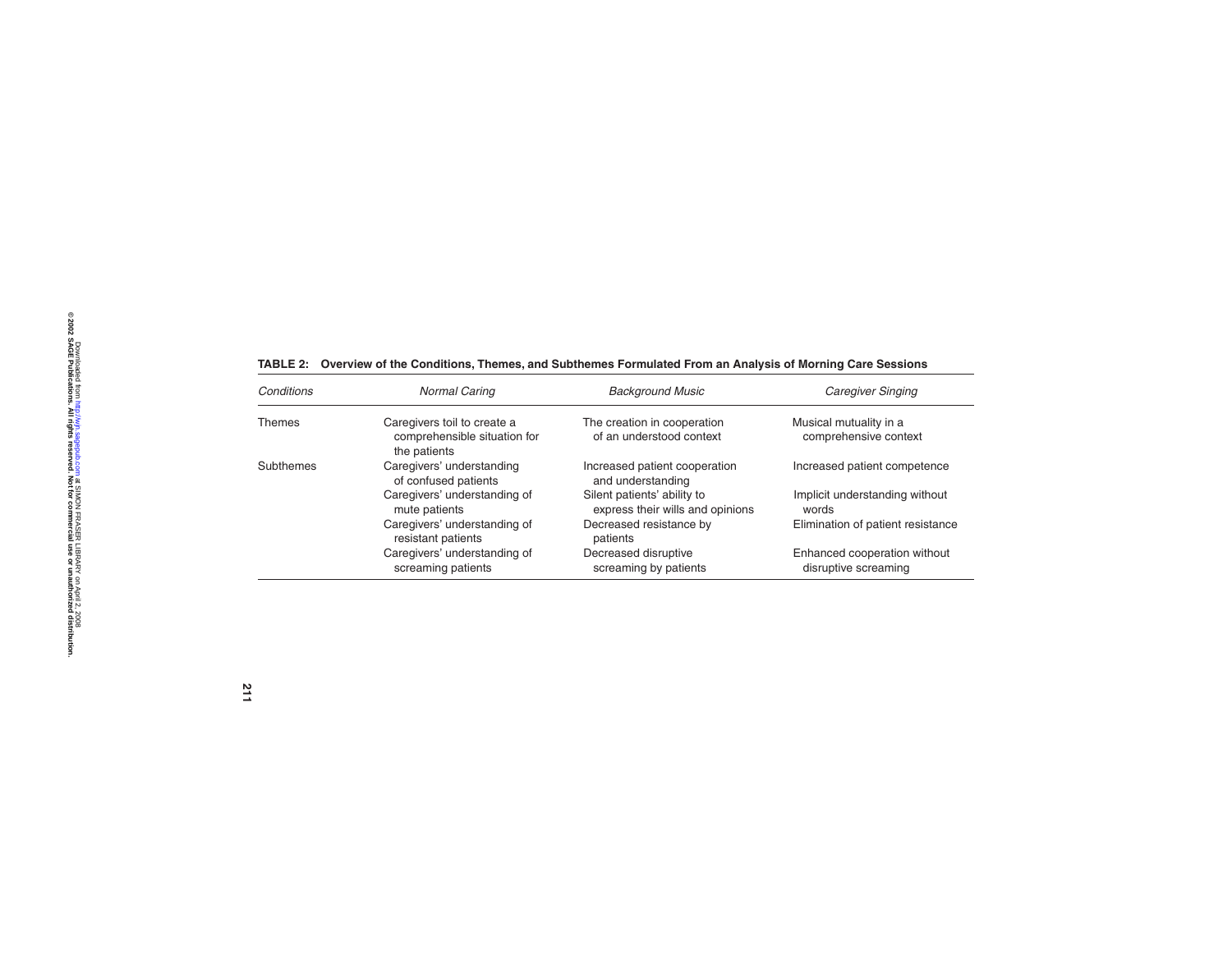1993; Goddaer & Abraham, 1994; Hoeffer, Rader, McKenzie, Lavelle, & Stewart, 1997; Ragneskog & Kihlgren, 1997), increasing food intake during meals (Ragneskog, Bråne, Karlsson, & Kihlgren, 1996), improving nighttime sleep (Lindenmuth, Patel, & Chang, 1992), reducing disruptive vocalizations (Casby & Holm, 1994), increasing cognitive capabilities (Lord  $\&$ Garner, 1993; Prickett & Moore, 1991), increasing bathing cooperation (Clark et al., 1998; Hoeffer et al., 1997; Thomas, Heitman, & Alexander, 1997), and improving mood and social interaction (Lord & Garner, 1993). Therefore, the results of our study using background music are in accord with much previous research. Unlike previous studies of the effects of background music, however, this study was the first to analyze the interaction between patient and caregiver. In doing so, it revealed an influence on the caregivers, namely, that they decreased their verbal narrations and descriptions because they intuitively knew that the patients were understanding their communications.

What was additionally new about the study was that it was the first analysis of caregiver singing during caring activities. The results showed a positive influence on verbal communication, one that mirrored-yet went well beyond—that of background music and one that enhanced the verbal communication into implicit communication. We can summarize the main finding of this study by saying that caregiver singing produced a paradoxical effect: Whereas caregivers in the normal caring condition used extensive verbal narration and explanation of their activities with patients and saw only minimal compliance, singing greatly diminished the necessity for caregiver instruction and increased patient understanding and cooperation. It is important to note that the lyrics of the songs the caregivers sang were not about the caregiving activities at hand but merely dealt with common folk themes such as nature, love, and play. In no way were the caregivers singing the instructions they had spoken in the no-singing condition. Several of the caregivers, in fact, hummed the music and therefore did not use words at all. The results of this study provide encouraging support for the use of active music making by caregivers working with dementia patients. In a previous theoretical article, we devised the general concept "music-therapeutic caregiving" to refer to the employment of active music making by caregivers with patients during the course of their caregiving activities (Brown et al., 2001).

At the same time, we need to point out the limitations of this study and of the use of active music making in clinical care. Because this is the first study to look at the influence of background music and singing on verbal communication in dementia care, future studies will be needed to confirm the quali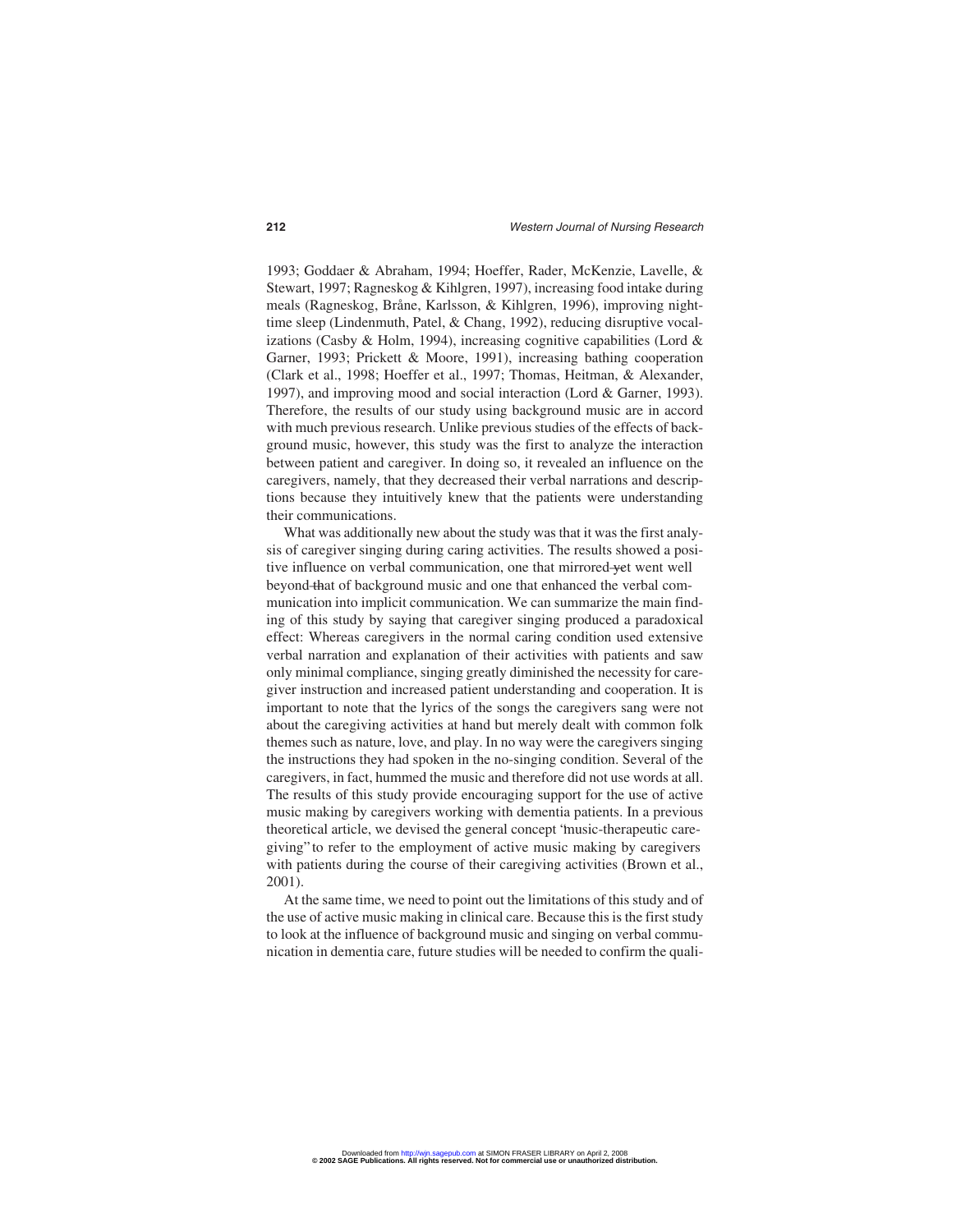tative picture obtained here. We were struck by the overall uniformity of the results obtained with singing, but it will be important to see if similar results are found in different patients and in different settings. Notably, all of the patients in this study came from a (Swedish) background with a strong tradition of folk music and folk singing. It will be important to investigate what effect background music and singing have on people who do not have this type of strong connection to communal music making in their early years.

Video recording was used as the data collection method in this study because of its ability to capture, as accurately and comprehensively possible, the complex nature of the communication phenomena under investigation. One advantage of this approach is the investigator's ability to view and analyze the same material repeatedly (Latvala, Vuokila-Oikkonen, & Jahonen, 2000; Spiers, Costantino, & Faucett, 2000). We can, however, imagine two types of potential disadvantages of this method. First, some people (patients and caregivers alike) may not want to have their image and interactions videotaped, although this type of resistance probably diminishes as people become acclimated to the presence of the researcher and video camera in the room. In our particular case, one patient had to be excluded from the study because she did not want to be filmed. Second, video recording may have an influence on the communication between participants. For example, the presence of an external observer (i.e., the researcher) may place caregivers on their "best behavior" and thus enhance the results. Although it is very difficult to gauge what effect video recording had on the caregivers in our study, our interviews with the caregivers after the morning care sessions confirmed that communication with the patients during the no-music sessions was no different than when no video recording was done.

Qualitative methods were used in the study. Such methods are interpretative and therefore may be influenced by the investigator's preconceptions. As we were investigating singing for the first time in this study, however, we had limited expectations about its influence. If anything, we were quite surprised by the observed positive outcomes.

These results suggest that background music and singing are useful interventions for late-stage dementia patients. It is too early to know what other types of patient populations may be usefully served by this type of intervention, although we suspect that all types of cognitively impaired patients might benefit from it (Brown et al., 2001). We saw positive outcomes for singing with all nine of our patients, but it is unquestionably the case that singing will not be for everyone, or at least not in all situations. There may be times when singing is more of a disturbance than a comfort for a patient. Be that as it may, singing seems to be among the most functional and universal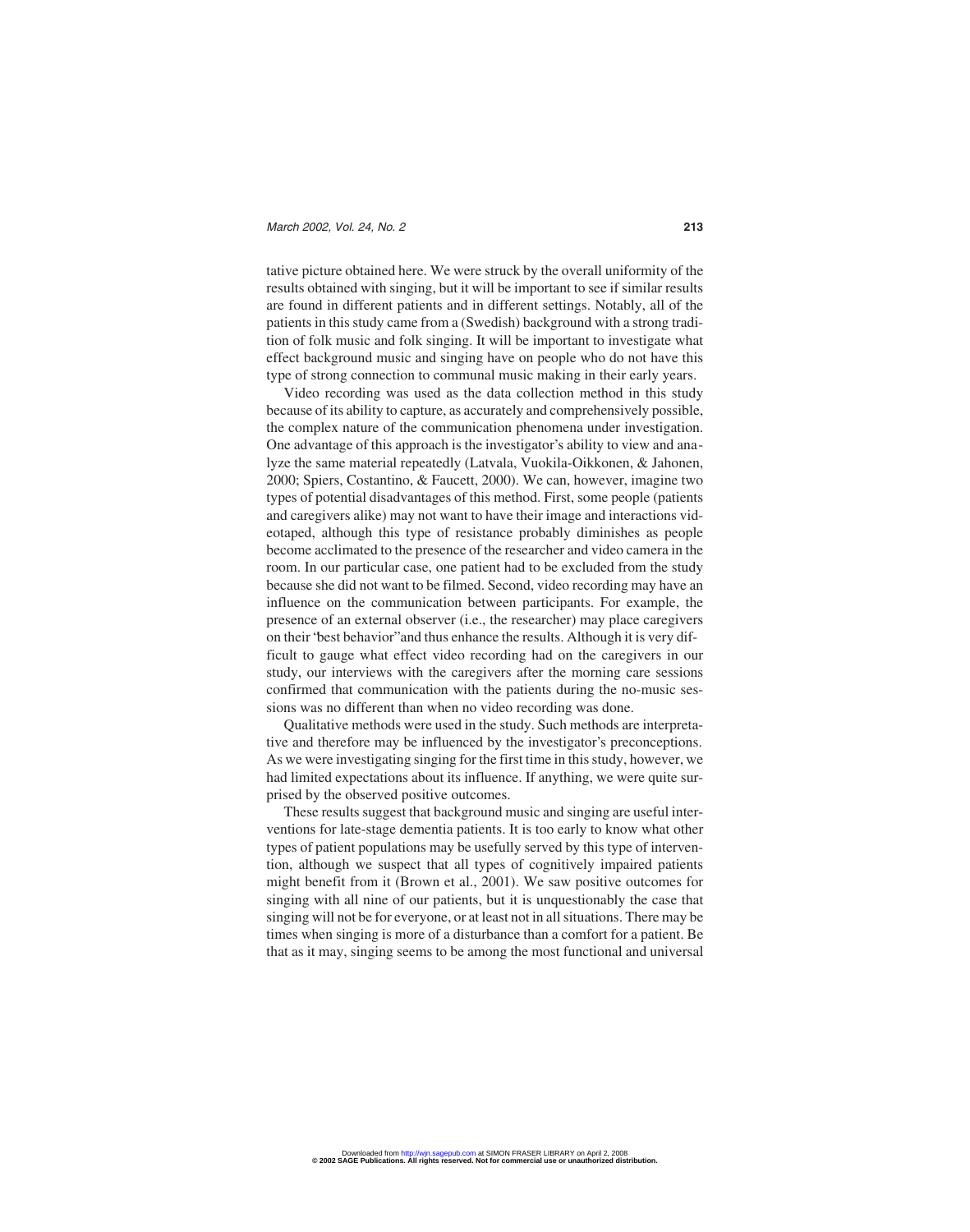means of communicating with dementia patients. Individualized singing might, in fact, be the supreme gesture of personal involvement that we know of in dementia care.2

#### **NOTES**

1. Every attempt has been made to convey, as literally as possible, the agrammatical aspects of patient speech in translating these dialogues from Swedish to English. This has been accomplished through collaboration between the first author (a native Swedish speaker) and the second author (a native English speaker).

2. This work has been supported by Johanniterorden i Sverige, KP Pension & Försäkring Jubileumsfond, Palle Ferbs Minnesfond, the Blekinge Institute of Technology, and the Foundation of Biomusicology and Acoustic Ethology. We are grateful to Professor Bengt Winblad (Karolinska Institutet) and the seminar group of the Center for Elderly Care Research for their support.

#### **REFERENCES**

- Aldridge, D. (Ed.). (2000). *Music therapy in dementia care: More new voices*. London: Jessica Kingsley.
- American Psychiatric Association. (1994). Delirium, dementia and amnestic and other cognitive disorders. *Diagnostic and Statistical Manual of Mental Disorders* (pp. 133-155). Washington, DC: Author.
- Brotons, M., Koger, S., & Pickett-Cooper, P. (1997). Music and dementia: A review of literature. *Journal of Music Therapy*, *34*, 4204-4245.
- Brown, S., Götell, E., & Ekman, S.-L. (2001). "Music-therapeutic caregiving": The necessity for active music-making in clinical care. *The Arts in Psychotherapy*, *28*, 125-135.
- Casby, J. A., & Holm, M. B. (1994). The effect of music on repetitive vocalizations of persons with dementia. *American Journal of Occupational Therapy*, *48*, 883-889.
- Clair, A. (1996). *Therapeutic uses of music with older adults*. Baltimore, MD: Health Professions Press.
- Clair, A. (2000). The importance of singing with elderly patients. In D. Aldridge (Ed.), *Music therapy in dementia care: More new voices* (pp. 81-101). London: Jessica Kingsley.
- Clark, M., Lipe, A., & Bilbrey, M. (1998). Use of music to decrease aggressive behaviours in people with dementia. *Journal of Gerontological Nursing*, *24*, 10-17.
- Deguchi, A., Nakamura, S., Yoneyama, S., Hamaguchi, H., Kawamura, Y., Horio, S., et al. (1999). Improving symptoms of senile dementia by a night-time spa bathing. *Archives of Gerontology and Geriatrics*, *29*, 267-273.
- Ekman, S.-L., Wahlin, T. B., Norberg, A., & Winblad, B. (1993). Relationship between bilingual demented immigrants and bilingual/monolingual caregivers. *International Journal of Aging and Human Development*, *37*, 137-154.
- Finnema, E., Dröes, R., Ribbe, M., & Van Tilburg, W. (2000). The effects of emotion-oriented approaches in the care for persons suffering from dementia: A review of the literature. *International Journal of Geriatric Psychiatry*, *15*, 141-161.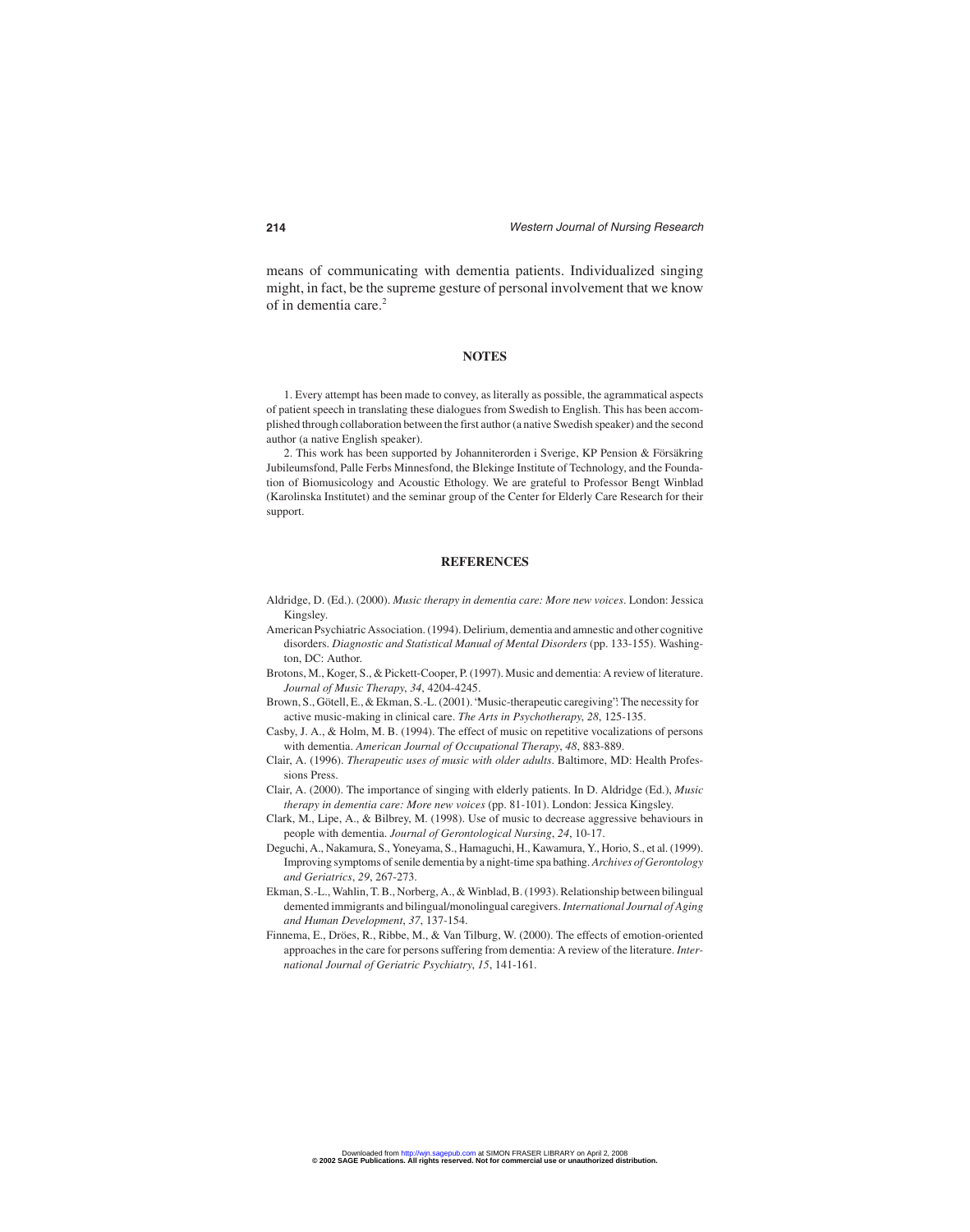- Folstein, M., Folstein, S., & McHugh, P. (1975). "Mini mental state": A practical method for grading the cognitive state of patients for the clinician. *Journal of Psychiatric Research*, *12*, 189-198.
- Forbes, D. (1998). Strategies for managing behavioural symptomatology associated with dementia of the Alzheimer Type: A systematic overview. *Canadian Journal of Nursing Research*, *30*, 267-286.
- Gerdner, L. A. (2000). Effects of individualized versus classical 'telaxation' music on the fre quency of agitation in elderly persons with Alzheimer's disease and related disorders. *International Psychogeriatrics*, *12*, 149-165.
- Gerdner, L. A., & Swanson, E. A. (1993). Effects of individualized music on confused and agitated elderly patients. *Archives of Psychiatric Nursing*, *7*, 284-291.
- Goddaer, J., & Abraham, I. (1994). Effects of relaxing music on agitation during meals among nursing home residents with severe cognitive impairment. *Archives of Psychiatric Nursing*, *8*, 150-158.
- Götell, E., Brown, S., & Ekman, S.-L. (2000). Caregiver-assisted music events in psychogeriatric care. *Journal of Psychiatric and Mental Health Nursing*, *7*, 119-125.
- Hansebo, G., & Kihlgren, M. (in press). Carers'interactions with patients suffering from severe dementia: A difficult balance to facilitate mutual togetherness. *Journal of Clinical Nursing*.
- Hoeffer, B., Rader, J., McKenzie, D., Lavelle, M., & Stewart, B. (1997). Reducing aggressive behavior during bathing cognitively impaired nursing home residents. *Journal of Gerontological Nursing*, *23*, 16-23.
- Kneafsey, R. (1997). The therapeutic use of music in a care of the elderly setting: A literature review. *Journal of Clinical Nursing*, *6*, 341-346.
- Koger, S., & Brotons, M. (2000). Music therapy for dementia symptoms (Cochrane Review). In *The Cochrane Library* (Issue 3). Oxford: Update Software.
- Latvala, E., Vuokila-Oikkonen, P., & Jahonen, S. (2000). Videotaped recording as a method of participant observation in psychiatric nursing research. *Journal of Advanced Nursing*, *31*, 1252-1257.
- Lindenmuth, G. F., Patel, M., & Chang, P. K. (1992). Effects of music on sleep in healthy elderly and subjects with senile dementia of the Alzheimer type. *American Journal of Alzheimer's Care and Related Disorders Research*, *2*, 13-20.
- Lindseth, A., Marhaug, V., Norberg, A., & Udén, G. (1994). Registered nurses' and physicians' narratives about ethically difficult care episodes. *Journal of Advanced Nursing*, *20*, 245-250.
- Lord, T. R., & Garner, J. E. (1993). Effects of music on Alzheimer's patients. *Perceptual and Motor Skills*, *76*, 451-455.
- Mathews, R. M., Clair, A., & Kosloski, K. (2000). Brief in-service training in music therapy for activity aids: Increasing engagement of persons with dementia in rhythm activities. *Activities, Adaptation & Aging*, *24*, 441-449.
- Nilsson, M., Sarvimäki, A., & Ekman, S. (2000). Feeling old: Being in a phase of transition in later life. *Nursing Inquiry*, *7*, 41-49.
- Opie, J., Rosewarne, R., & O'Connor, D. (1999). The efficacy of psychosocial approaches to behaviour disorder in dementia: A systematic literature review. *Australian and New Zealand Journal of Psychiatry*, *33*, 6789-6799.
- Prickett, C. A., & Moore, R. S. (1991). The use of music to aid memory of Alzheimer's patients. *Journal of Music Therapy*, *28*, 101-110.
- Ragneskog, H., Bråne, G., Karlsson, I., & Kihlgren, M. (1996). Influence of dinner music on food intake and symptoms common to dementia. *Scandinavian Journal of Caring Sciences*, *10*, 11-17.